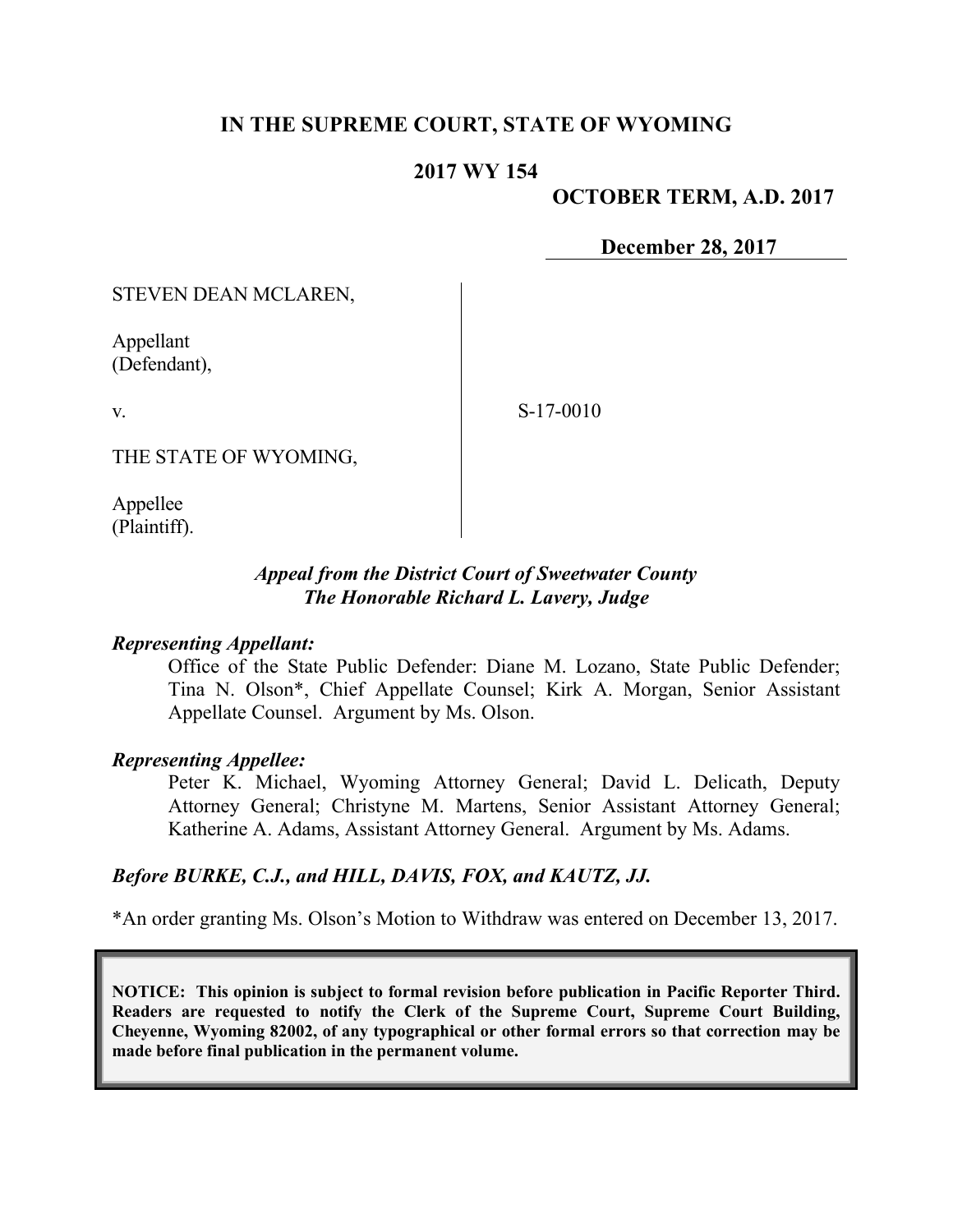### **FOX**, **Justice**.

[¶1] Steven D. McLaren challenges convictions for five felonies stemming from a bizarre and violent encounter with his girlfriend in March of 2014. He claims that the trial court violated his due process rights when it failed to order a third competency evaluation and when it allowed defense counsel to assert a plea of not guilty by reason of mental illness (NGMI) against his will. He also argues that the jury instructions contained structural error because they did not require the State to prove he did not act in a sudden heat of passion to establish attempted second-degree murder and that the trial court abused its discretion when it denied defense counsel's motion for mistrial after Mr. McLaren's outburst during trial. We conclude that, while the trial court did not improperly fail to order a competency hearing, it violated Mr. McLaren's due process rights when, in spite of Mr. McLaren's numerous declarations that he did not wish to proceed with the NGMI plea, it allowed defense counsel to assert the plea at trial. We reverse and remand.

### *ISSUES*

[¶2] We reorder and rephrase the issues as follows:

1. Did the trial court violate Mr. McLaren's constitutional rights when it failed to suspend the proceedings on its own motion and request a competency evaluation?

2. Did constitutional error occur when trial counsel proceeded on a not guilty by reason of mental illness plea against the will of his client?

3. Did structural error occur in connection with Mr. McLaren's attempted second-degree murder conviction because the jury instructions did not indicate that the State had to prove beyond a reasonable doubt that Mr. McLaren did not act in a sudden heat of passion?

4. Did the trial court abuse its discretion when it denied the defense's motion for a mistrial after Mr. McLaren jumped up from his chair, moved toward the jury and the door, and yelled expletives in the presence of the jury?

[¶3] We address the first and second issues because of the interplay between competency and the NGMI plea. Our ruling on the second issue is dispositive. Therefore, we address the third issue only to a limited extent to provide guidance on remand and we do not reach the last issue. *See Sadler v. State*, 2016 WY 56, ¶ 2, 375 P.3d 728, 728 (Wyo. 2016); *Thomas v. State*, 2003 WY 53, ¶ 30, 67 P.3d 1199, 1206 (Wyo. 2003).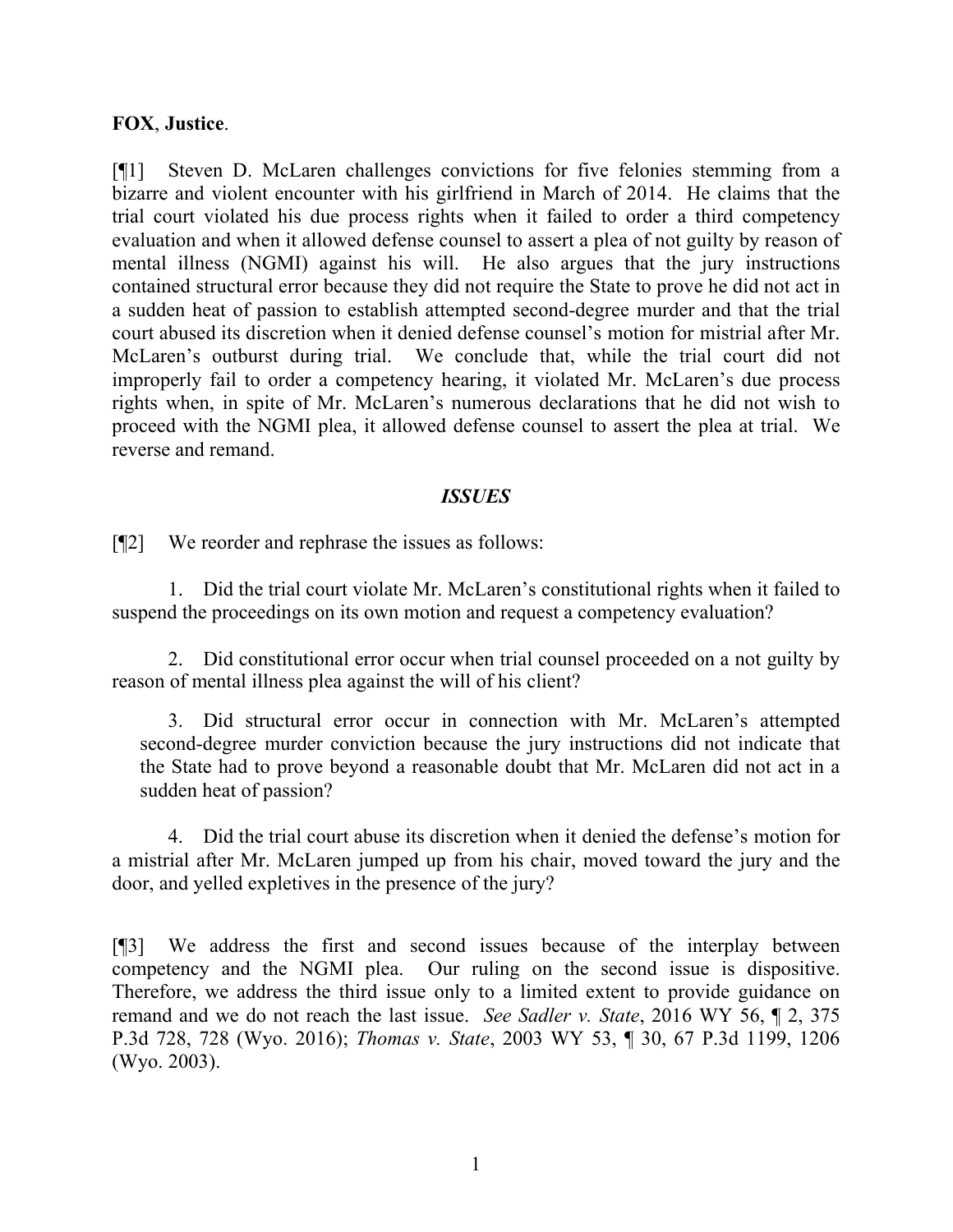### *FACTS*

[¶4] Mr. McLaren owned 57 cats. He and his girlfriend, Jennifer Evans, referred to the cats as their "kids" or "the kid." On March 10, 2014, one of Mr. McLaren's exotic Savannah kittens, Cameo, was sick, so he and Ms. Evans took it to a veterinary clinic for treatment. Mr. McLaren testified that he had injected "somewhere between a quarter and a third of a gram" of methamphetamine right before he noticed Cameo was ill, had not slept for days, and had been experiencing hallucinations since the night before. He was under the impression that Ms. Evans was attempting to harm or kill the kitten.

[¶5] After leaving Cameo at the veterinary clinic, they went to a convenience store where Mr. McLaren purchased a pack of cigarettes. The convenience store clerk testified that Mr. McLaren's behavior "threw a red flag," he was "pacing back and forth, walking just a little weird," and she kept an eye on him because she thought he was going to steal something. After Mr. McLaren left the convenience store, he and Ms. Evans drove around a nearby neighborhood looking at houses. Ms. Evans testified that at that time Mr. McLaren was "normal" and did not appear to be mad at her, but that they were "upset about the cat."

[¶6] When they left the neighborhood, they stopped at a stop sign. According to Ms. Evans, that was when Mr. McLaren started acting "weird." Mr. McLaren turned to Ms. Evans and said, "I know what you did. You bathed in their blood." He then headed northbound on Yellowstone Road toward Highway 191, driving erratically, hitting speeds of over eighty miles per hour. He drove on the wrong side of the road, nearly colliding head-on with two separate vehicles and causing both to veer off the road. He called Ms. Evans names and told her that she "needed to pay for [her] sins." Mr. McLaren told Ms. Evans that she "was going to die" and that she "wasn't going to live to see tomorrow." He asked her why she killed their neighbors and told her he could smell their blood on her body.

[¶7] Mr. McLaren continued driving north on Highway 191, coming to a stop in the southbound lane in front of an oncoming Pepsi truck. Ms. Evans attempted to get out of Mr. McLaren's truck, but he pulled her by her hair back into the truck and locked the doors, telling her that her "kids deserved a better mother" and that she "was going to die today." The Pepsi truck swerved around them, and Mr. McLaren turned off Highway 191, onto Wild Horse Loop. As he drove down Wild Horse Loop, Ms. Evans fought with Mr. McLaren and continued to attempt to get out, kicking the truck into park several times. Mr. McLaren also continued to hit and punch Ms. Evans; he grabbed her throat and forced her to the floorboard of the truck.

[¶8] Mr. McLaren stopped the truck and hit Ms. Evans three times in the head with a Maglite flashlight that contained no batteries. There is conflicting testimony about whether he hit her while he was in the driver's seat of the truck or whether he hit her after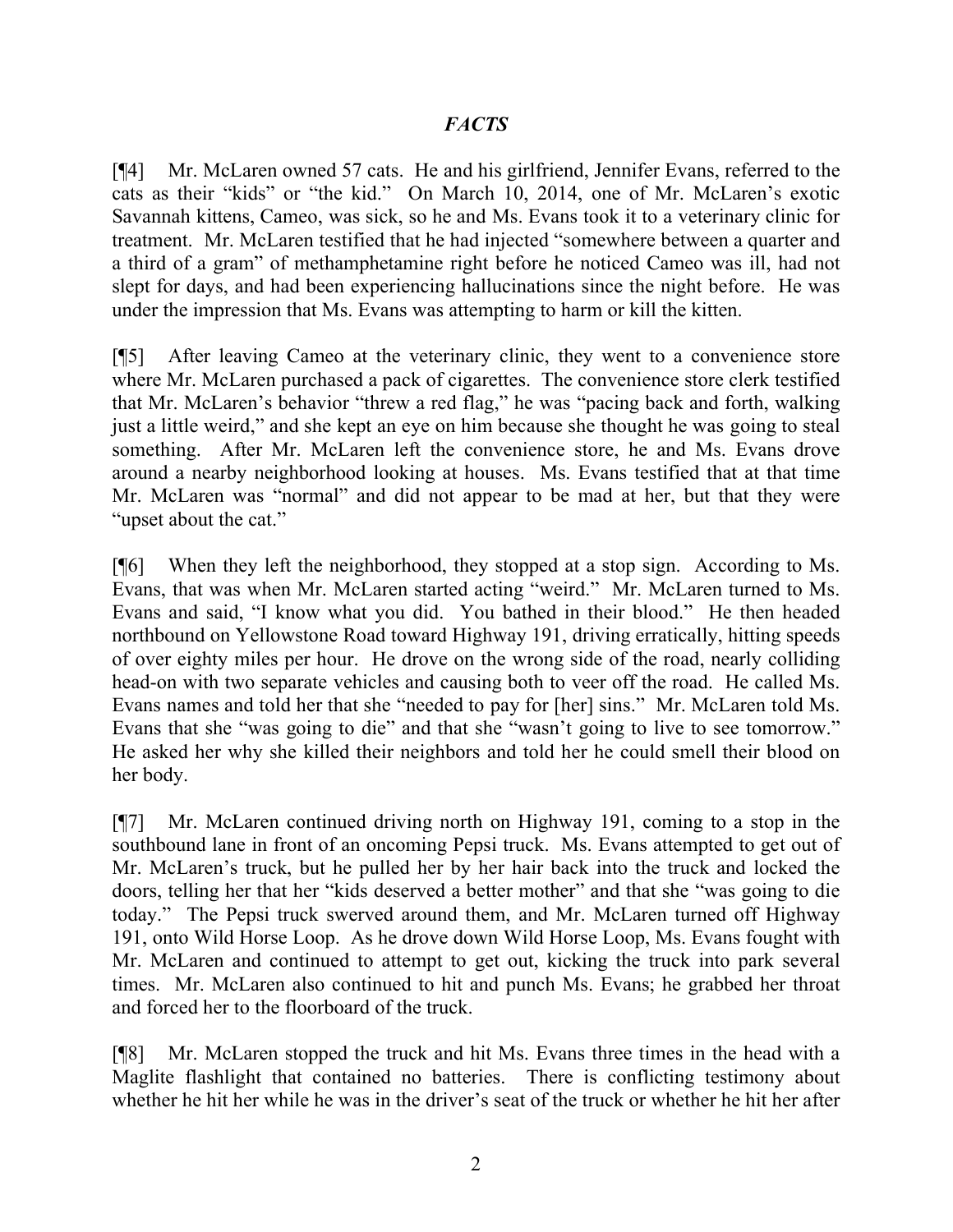he walked around to the passenger side of the truck. In any event, Mr. McLaren ultimately opened the passenger door and Ms. Evans fell out of the truck. Ms. Evans testified that Mr. McLaren stood over her, pulled her head to the left and the right, "trying to rip my head off," and then let go. As soon as Mr. McLaren released her, Ms. Evans got up and ran toward Highway 191, where a truck stopped to assist her. When Ms. Evans arrived at the emergency room, she had two lacerations on her head and numerous bruises.

[¶9] Mr. McLaren testified that the night before these events transpired, he saw a roe deer jump over his truck and that he saw "what looked like a woman with like the top of a deer, the color of deer, and real long black hair, and I don't know how or why, but I got it in my head all of a sudden that it was something like a 'jagula' or a devil woman, and I was kind of like really freaked out." He also testified that "[a]ll the time in the truck, I was . . . seeing this [jagula] but it was kind of out of my peripheral vision. If I looked at [Ms. Evans], I didn't see anything like that. I seen [Ms. Evans]." Mr. McLaren described driving past the truck that had stopped to help Ms. Evans after she ran away, stating that he "started seeing something out of [his] peripheral vision" and "took off." He then drove to a spot in the desert where he had a 360-degree view because he was "freaking out." Mr. McLaren testified that "I had in my mind that there was -- there was a 'jagular' or devil woman or a feline creature that wasn't just a cat, and . . . I don't know where it came from." He also testified that he saw a "jagula" in his truck. Mr. McLaren described a vision he had while he was in the desert: "I remember I seen something so fantastic at the bull works. . . . I can see the four pillars out at bull works, and then the side of an arch, it was perfect, and I couldn't believe what I was seeing . . . . I honestly believe that it's preflood." The sheriff who arrived on scene testified that when he first made contact with Mr. McLaren, he "seemed to be rambling" and that "he was saying something about aliens that were jumping from sagebrush to sagebrush in front of him as he was faced looking out across the desert," but that he did not appear to be confused and he was able to follow commands.

[¶10] Mr. McLaren was charged with five felonies: attempted second-degree murder, strangulation of a household member, two counts of aggravated assault, and kidnapping.<sup>1</sup> The procedural history is complex, due in large part to competency evaluations and hearings on Mr. McLaren's counsel's motions to withdraw, which will be discussed in greater detail as they become relevant to the issues raised in this appeal. Suffice it to say that Mr. McLaren underwent two competency evaluations, one ordered by the circuit court in March of 2014, which was completed in June of 2014, and one ordered by the district court on the eve of a December 2015 trial date, completed in February of 2016. At both evaluations, Mr. McLaren was found competent to proceed. Mr. McLaren was

 $\overline{a}$ 

 $1$ . The State added sentencing enhancements to the aggravated assault counts in an amended information filed July 8, 2014.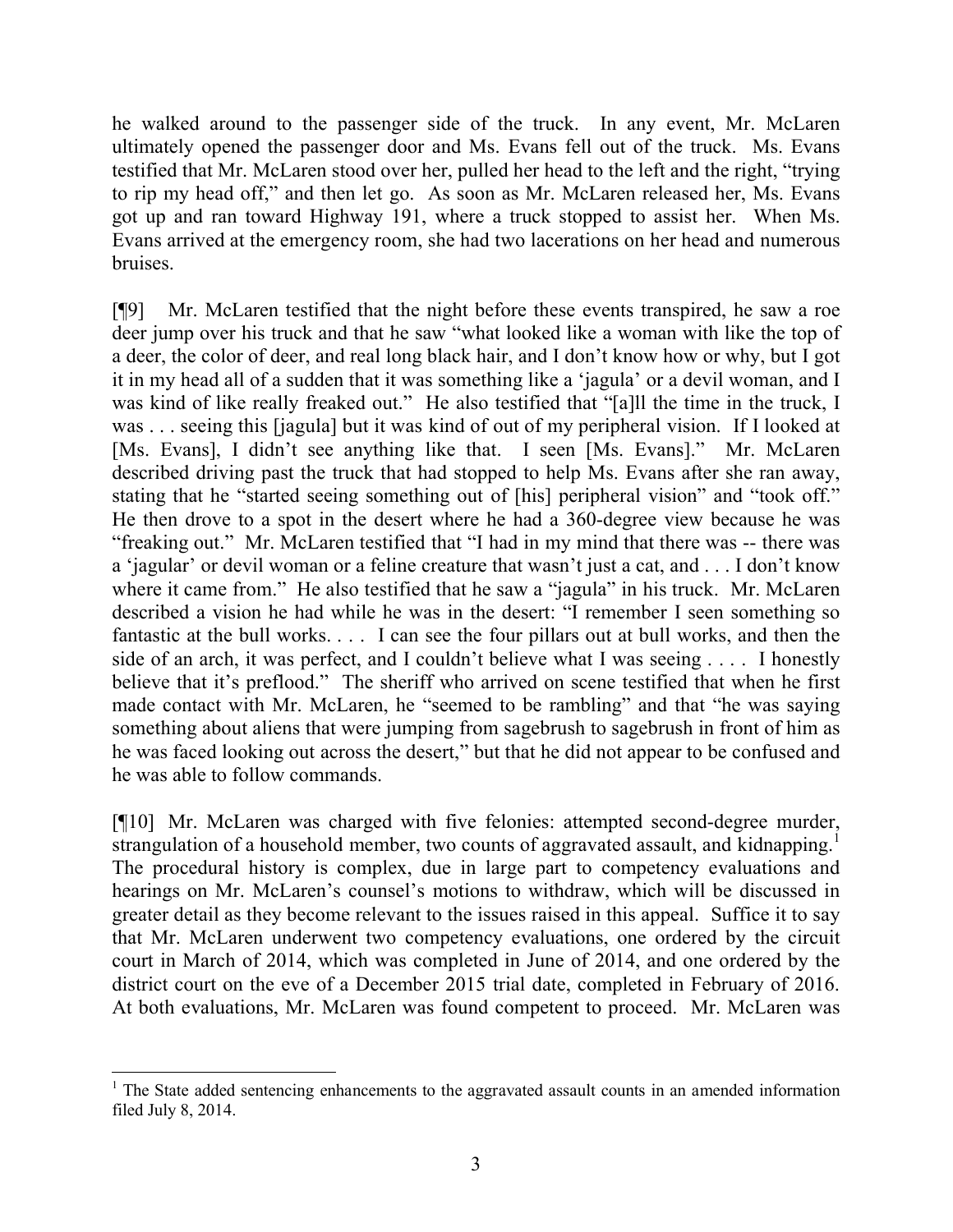also evaluated in February of 2015 and April of 2015 regarding his criminal responsibility after defense counsel filed a motion to change his plea to NGMI.

[¶11] A five-day jury trial commenced on April 11, 2016, and the jury found Mr. McLaren guilty on all counts. Mr. McLaren was sentenced to consecutive terms in prison of not less than twenty-four to twenty-eight years on attempted second-degree murder, four to five years for strangulation of a household member, eight to ten years on each aggravated assault count, and twenty-four years to twenty-eight years for kidnapping. Mr. McLaren timely filed this appeal.

[¶12] Additional facts will be discussed as they relate to the issues Mr. McLaren raises.

## *DISCUSSION*

### *I. Did the trial court violate Mr. McLaren's constitutional rights when it failed to suspend the proceedings on its own motion and request a competency evaluation?*

[¶13] Wyo. Stat. Ann. § 7-11-302 (LexisNexis 2017) sets forth the standard for mental competency of a defendant to proceed in a criminal case:

> (a) No person shall be tried, sentenced or punished for the commission of an offense while, as a result of mental illness or deficiency, he lacks the capacity to:

- (i) Comprehend his position;
- (ii) Understand the nature and object of the proceedings against him;
- (iii) Conduct his defense in a rational manner; and
- (iv) Cooperate with his counsel to the end that

any available defense may be interposed.

[¶14] "Although the question of competency is a factual issue, the requirement that competency be established is a matter of law that is reviewed *de novo*." *Wilson v. State*, 2007 WY 55, ¶ 11, 155 P.3d 1009, 1011 (Wyo. 2007); *see also deShazer v. State*, 2003 WY 98, 12, 74 P.3d 1240, 1244-45 (Wyo. 2003). Further, "[i]f it appears at any stage of a criminal proceeding, by motion or upon the court's own motion, that there is reasonable cause to believe that the accused has a mental illness or deficiency making him unfit to proceed, all further proceedings shall be suspended" and the "court shall order an examination of the accused . . . ." Wyo. Stat. Ann.  $\S$  7-11-303(a) & (b) (LexisNexis 2017). "We apply the substantial evidence standard when reviewing a trial court's decision not to order a further competency evaluation." *Marshall v. State*, 2016 WY 119, ¶ 12, 385 P.3d 304, 308, (Wyo. 2016).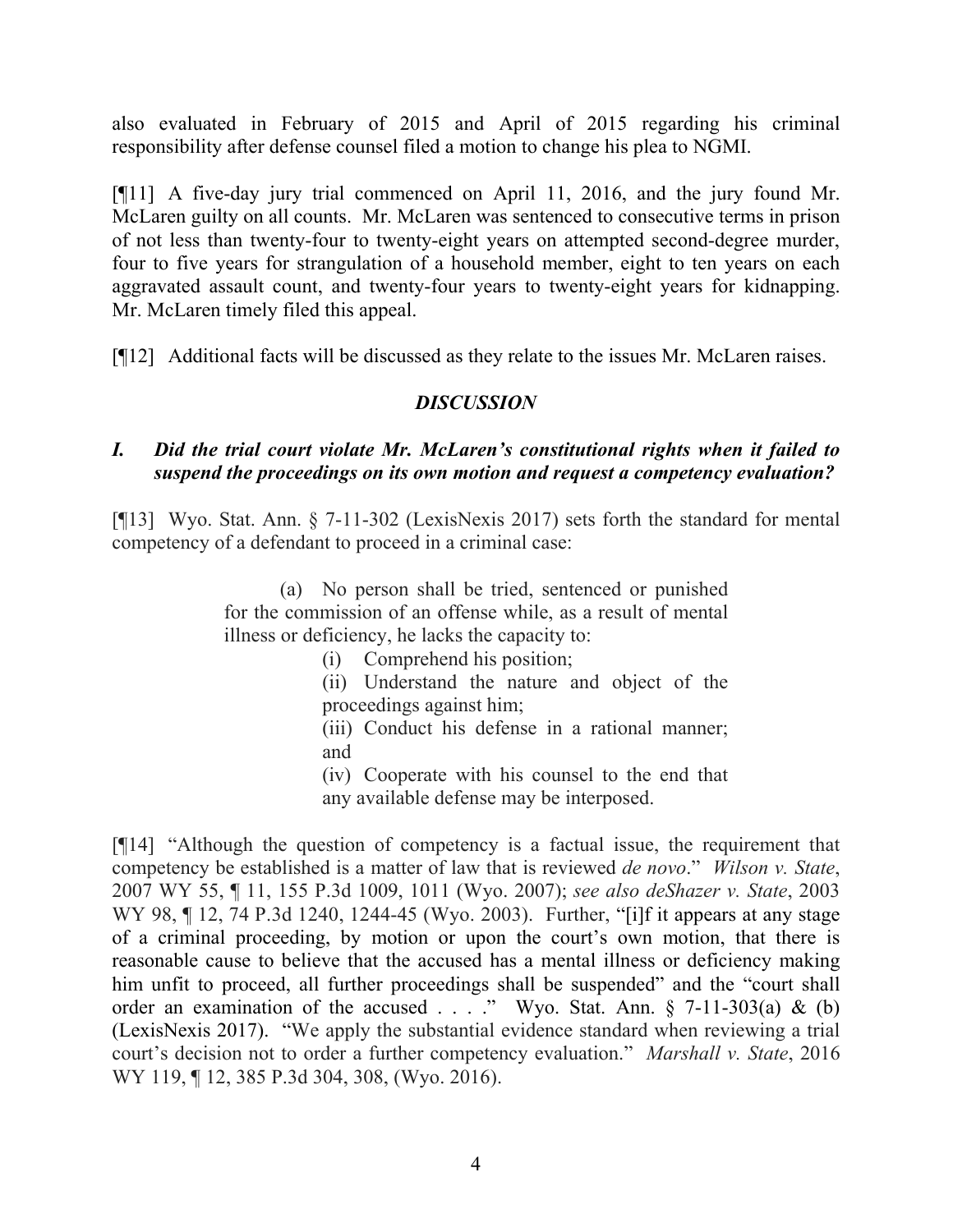[¶15] Mr. McLaren's competency was evaluated twice, once shortly after the information was filed and a second time before trial. He was found competent on both occasions. Nevertheless, on appeal, Mr. McLaren contends that the district court should have suspended his trial and sua sponte ordered another competency evaluation. To properly address Mr. McLaren's argument, we will examine the competency evaluations, his relationship with counsel, and his behavior leading to and during trial.

## *Mr. McLaren's first competency evaluation*

[¶16] The information charging Mr. McLaren was filed in the circuit court on March 12, 2014. On March 17, 2014, Mr. McLaren's court-appointed defense counsel filed a Motion for Psychological Evaluation, stating that Mr. McLaren "does not appear to have the ability to assist counsel in his defense." The circuit court suspended proceedings and ordered an examination to determine Mr. McLaren's competency to proceed.

[¶17] Dr. McCormick at the Wyoming State Hospital examined Mr. McLaren and found him fit to proceed. In her June 9, 2014 letter to the circuit court, Dr. McCormick concluded:

> [T]his examiner is of the opinion the Defendant's preliminary primary diagnosis is Unspecified Dissociative Disorder (partial Dissociative Identity Disorder) with an important rule out of severe Borderline Personality Disorder.

> The Defendant clearly has a history of abusing drugs, particularly more recently methamphetamines, and a remote history of abusing alcohol. His abuse of substances almost certainly exacerbates his dissociative tendencies. The Defendant also appears to meet criteria for Major Depressive Disorder, which is a common comorbid condition among those who experience problematic dissociative states, have a history of trauma, and recurrent substance abuse issues.

> The Defendant is currently in a structured environment and does not have access to substances. He is also receiving medication for symptoms of depression. Moreover, there was no evidence or indication Mr. McLaren's mental health problems directly or grossly impacted his adjudicative capacities in a negative manner. Therefore, in conclusion, this examiner is of the opinion the Defendant does not lack the capacity to comprehend this position, understand the nature and object of the proceedings against him, conduct his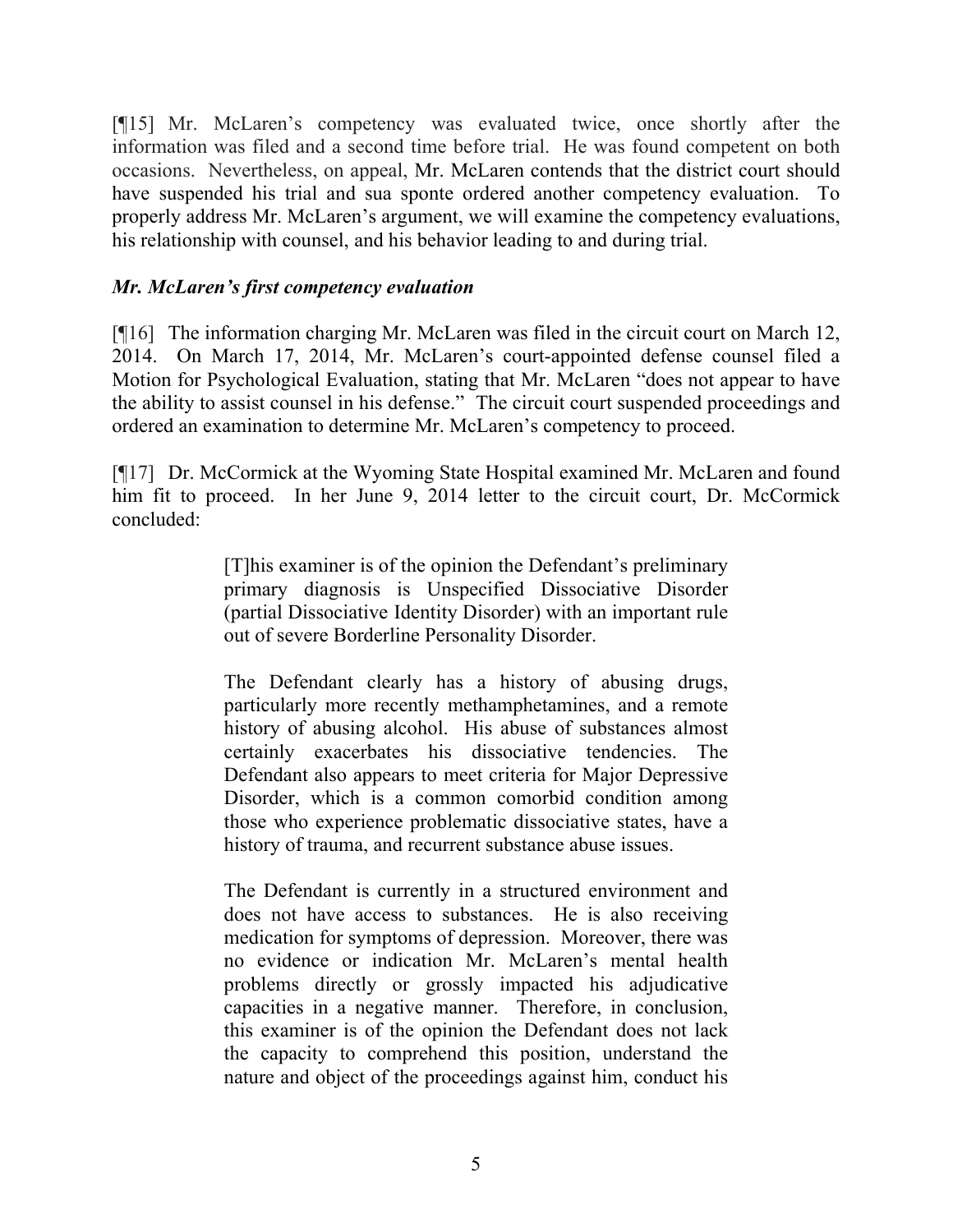defense in a rational manner, or corroborate with his counsel to the end that any defense may be interposed.

[¶18] The record does not reveal whether the circuit court found Mr. McLaren competent to proceed; however, it held a preliminary hearing and, on July 9, 2014, bound the case over for trial in the district court.

# *Mr. McLaren's NGMI Evaluation*

[¶19] In November of 2014, Mr. McLaren changed his plea and entered an NGMI plea to all counts. The district court suspended proceedings and ordered an evaluation to determine whether Mr. McLaren "has a mental illness or deficiency" and whether "at the time of the alleged criminal conduct [Mr. McLaren], as a result of mental illness or deficiency, lacked substantial capacity to appreciate the wrongfulness of his conduct or to conform his conduct to the requirements of the law," in accordance with Wyo. Stat. Ann. § 7-11-304(f) (LexisNexis 2017).

[¶20] Dr. McCormick also conducted this "NGMI" evaluation and submitted her findings in a report dated February 10, 2015. Dr. McCormick opined that, based upon reports of Mr. McLaren, the alleged victim, and law enforcement, "at the very least, Mr. McLaren was going in and out of a psychotic state around and at the time of the alleged offenses." However, she observed that despite this, "he did not provide a description that would suggest a strong link between his psychosis and the capacity to determine right from wrong and conform his conduct to the requirements of the law." Dr. McCormick also remarked that "his own recollections and observations by law enforcement suggest McLaren was undergoing a Methamphetamine-Induced Psychotic Episode." She concluded that "even if [his] capacities were compromised to a substantial degree, he would still not qualify for the NGMI defense since his mental state was self-induced by drugs."

[¶21] The district court held a hearing regarding the NGMI evaluation in which it informed Mr. McLaren that he had the option to get a further evaluation if he desired. Mr. McLaren stated that he thought the report was "sloppy" because Dr. McCormick did not know whether he was charged with attempted second-degree murder or attempted first-degree murder. Mr. McLaren indicated that he would like another evaluation; the court instructed him to discuss the matter with his attorney and, if they determined another evaluation would be desirable, to "file something" quickly. The court set the trial for April, but informed Mr. McLaren that proceedings would have to be suspended if another evaluation was requested.

# *Mr. McLaren's relationship with counsel and pretrial courtroom behavior*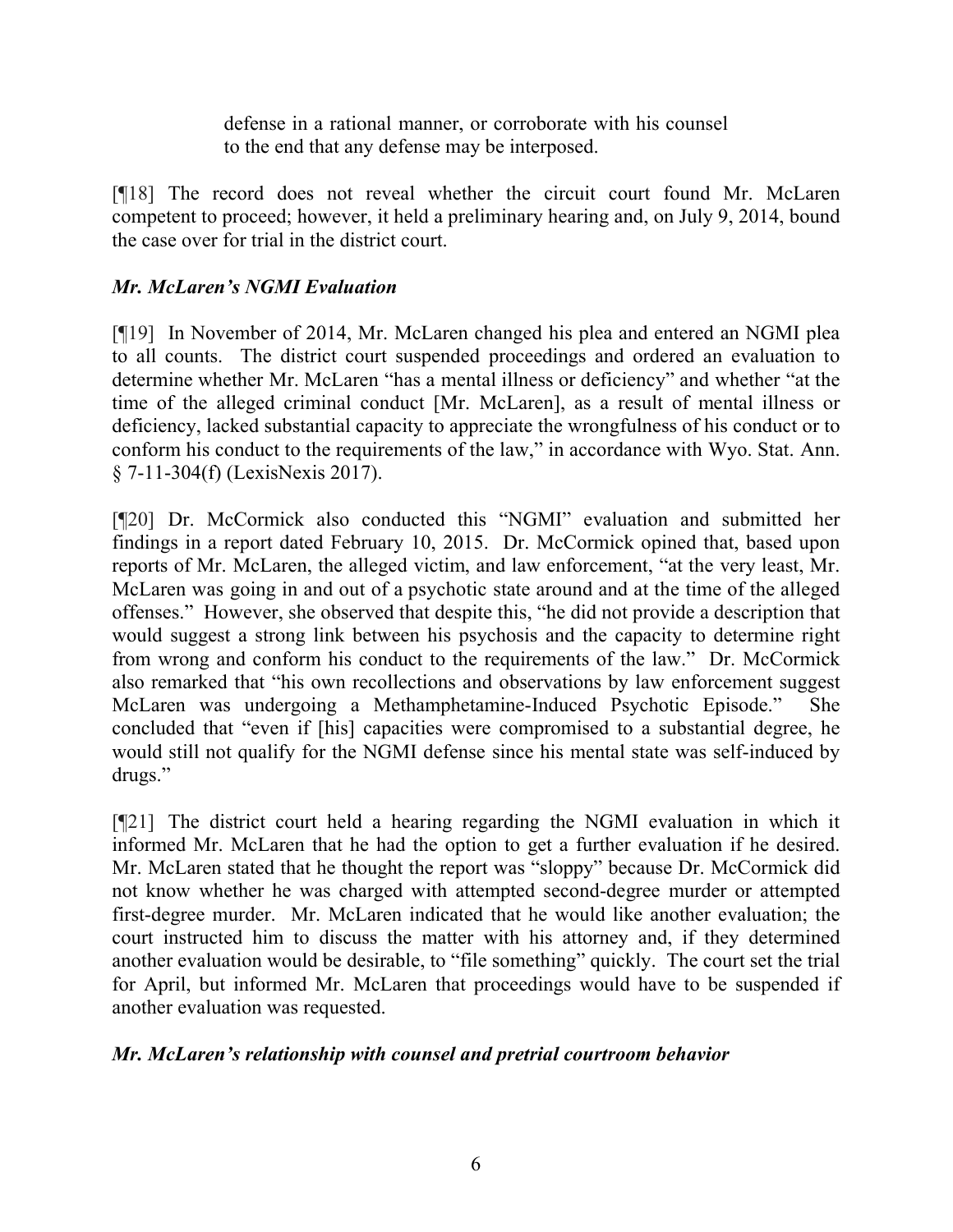[¶22] Approximately one month later, Mr. McLaren's attorney filed a motion to withdraw as counsel for Mr. McLaren. In support of that motion, the attorney stated that he and Mr. McLaren had "repeatedly discussed whether the proceedings should be delayed" to obtain an independent NGMI evaluation and that Mr. McLaren had "changed his mind several times." He also explained that at their most recent meeting, Mr. McLaren indicated that he wanted to represent himself, and that on previous occasions when Mr. McLaren had displayed a similar desire, he had agreed to allow the attorney's representation to continue. At the March 27, 2015 hearing on the motion, Mr. McLaren stated that he wanted to proceed with different counsel. He complained that his attorney had failed to file exculpatory evidence, failed to investigate, and failed to return his phone calls. Mr. McLaren expressed frustration regarding his attorney's opinion that he is mentally ill: "I get treated like I'm mentally ill and that my opinion doesn't matter," and "Why do I have to be a lunatic here?" As the hearing progressed, Mr. McLaren stated, "I don't really want to change [counsel], your Honor. I just want a fair shake." Mr. McLaren then explained:

> I want to be able to do an independent investigation to prove my innocence. There is [sic] mitigating circumstances here that will make this Court absolutely ill. There's a lot of money involved here.

> I raised cats that are worth \$35,000 a piece, your Honor, and a lot of those cats are missing at this point. They have been missing. And then I'm hearing that this girl that -this defendant -- or the person that I'm accused of doing this to, she's running around town selling cats that I -- that are from my stock, your Honor, selling them for 3 or \$400, and my Euro connection buys these cats for \$35,000. Do you think that's justice? My 85-year-old mother is having to take care of these animals.

> I mean, what's going on, your Honor, is a travesty of justice, and I cannot get any forward motion.

Mr. McLaren's attorney indicated that he was willing to work with Mr. McLaren, but thought a competent defense required an independent NGMI evaluation, which required Mr. McLaren's consent. By the end of the hearing, Mr. McLaren agreed to request an independent evaluation and to cooperate with his attorney. His attorney moved for an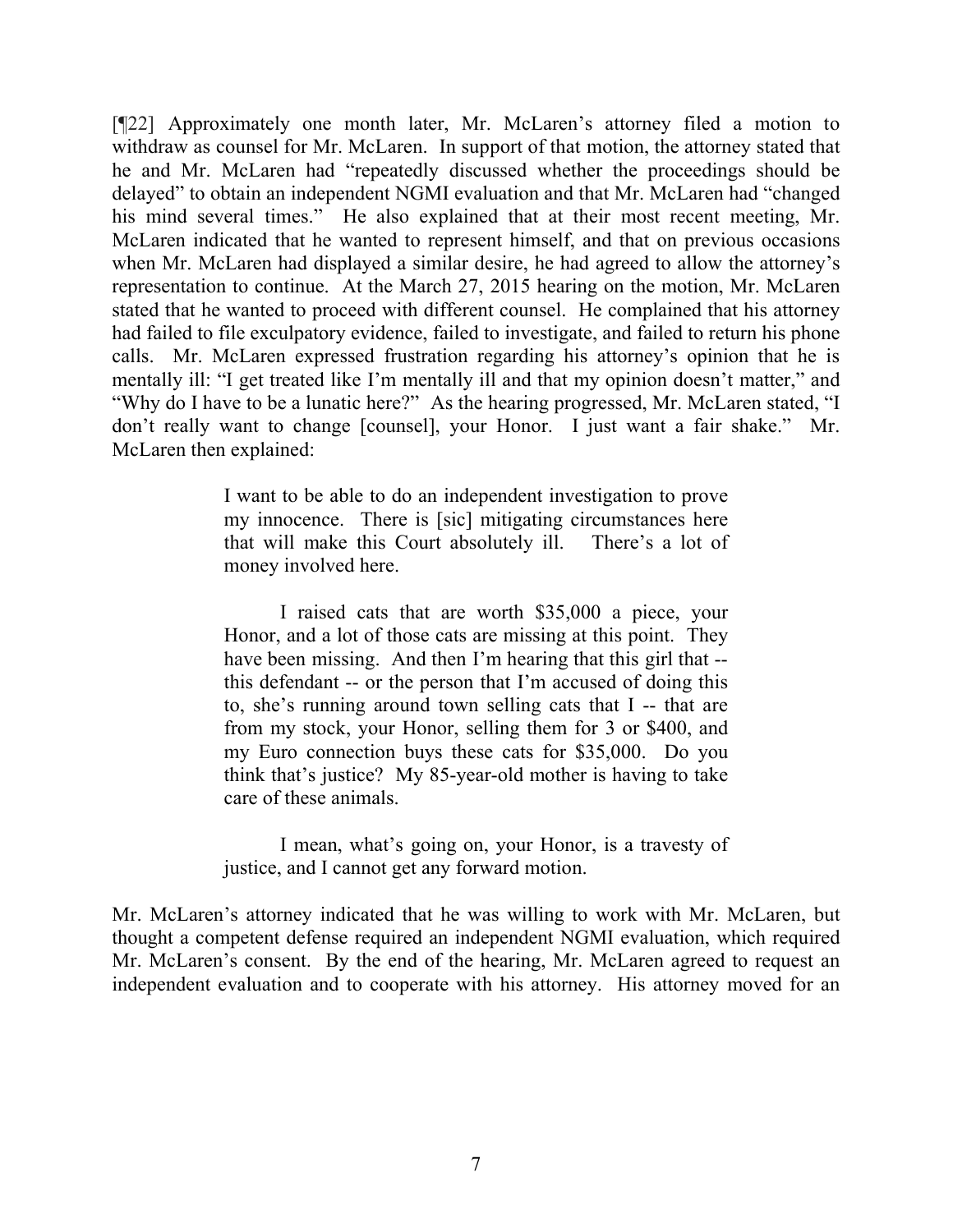independent NGMI evaluation, and the district court granted that motion and stayed proceedings until it could be conducted. $2$ 

[¶23] In October of 2015, Mr. McLaren's attorney filed a second motion regarding his representation, informing the district court that Mr. McLaren wished to represent himself and have his attorney act as standby counsel. The court held another hearing regarding representation. Mr. McLaren's attorney and his supervisor attended. During that hearing, Mr. McLaren's attorney indicated that Mr. McLaren had again changed his position in that he now wanted a different attorney and that his relationship with Mr. McLaren was "breaking down."

[¶24] Mr. McLaren complained about the lack of communication from his attorney and about the "ridiculous" plea agreement that his attorney had presented to him. He elaborated:

> If he would have been treating me as a client that -- as a lawyer in good standing would, I would -- he would know more about what's going on with my case. I just asked him about a cat that's -- the base price of this cat is \$200,000. In his career over 10 years, he would make approximately 6 to \$10 million. He's a high percentage F1, it's 80 percent serval.

Mr. McLaren went on to describe his cat business and the effects of his incarceration on that business. He complained about his treatment at the state hospital and in jail, claiming that his back was "busted" and that the "off the charts" methane content at the jail was affecting his health. Mr. McLaren also disapproved his attorney's strategy regarding the NGMI plea. Mr. McLaren accused his attorney of lying to him, and changed his mind several times regarding representation, stating that he wanted to represent himself, that his attorney has an "awesome reputation" and would be his "best bet," and that he would like his attorney's supervisor to represent him. The district court suggested that Mr. McLaren discuss his options with the supervising attorney, after which the court would reconvene the hearing. When the hearing reconvened two days later, Mr. McLaren agreed to work with his original attorney as lead counsel and the supervising attorney as second chair. At that hearing, while discussing his attorney's participation in his defense, Mr. McLaren related "the Sheriff's Office and Southwest Task Force are dirty in this up to their eyebrows. You know, I know for a fact that this -- this girl ran into a sign with her forehead . . . ."

l

<sup>&</sup>lt;sup>2</sup> The independent evaluation was apparently conducted, but its results are not contained in the record. At the November 6, 2015 motion hearing, Mr. McLaren stated that the second psychologist "agreed with the first psychologist."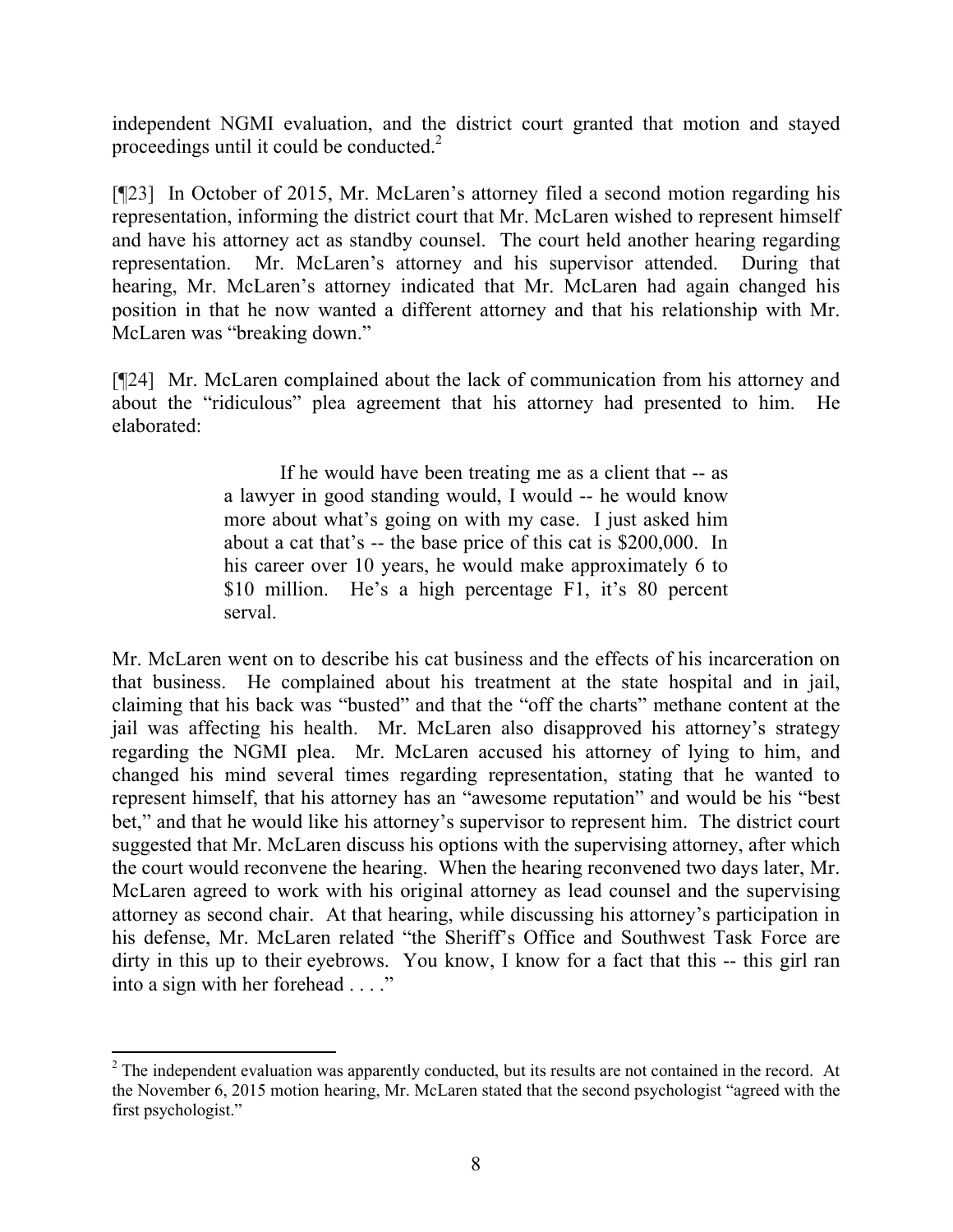[¶25] On December 2, 2015, the district court held a hearing to address issues raised at the pretrial conference and heard several motions. At that hearing, Mr. McLaren declared that he would like to fire his attorney. He expressed frustration regarding his attorney "telling me I'm mentally ill." He asked if this is "[s]ome kind of kangaroo court?" and then explained, "I'm missing a \$10 million breeder here, and it seems like the only thing you guys are interested in is a bunch of malarkey." The court denied Mr. McLaren's request to discharge his attorney. As the hearing progressed, the State began to discuss the victim's testimony and whether it would seek to admit prior consistent statements. Mr. McLaren became upset, interrupting the State's counsel, saying, "That's right, I'm pissed." State's counsel continued with his description of the victim's prior consistent statements. Shortly thereafter, the following exchange occurred:

> [Prosecutor]: Your Honor, I -- I'm sorry to interject. Mr. McLaren has been trying to talk to me and -- and state --

> [Mr. McLaren]: I said you're going down. You're going to lose in this case, boy.

> [Supervising Defense Attorney]: [Mr. McLaren], please.

> [Prosecutor]: I'm sorry to interrupt. I just wanted to make sure I understood what he was saying.

> [Mr. McLaren]: I'm missing a \$10 million cat, and you guys are playing cat and mouse? Give me a break, Jack Off James (phonetic).

> > . . . .

Court: Mr. McLaren, it's a good time for you to practice the kind of behavior you ought to practice in front of a jury.

[Mr. McLaren]: Your Honor --

Court: You're -- and don't interrupt me. I want to talk to you, and I'll give you a chance to respond, and I always have, but I'm telling you that you need to develop a demeanor for yourself that doesn't scare the hell out of the jury, because frankly, that's what you're going to do, and if you want to be convicted, keep it up.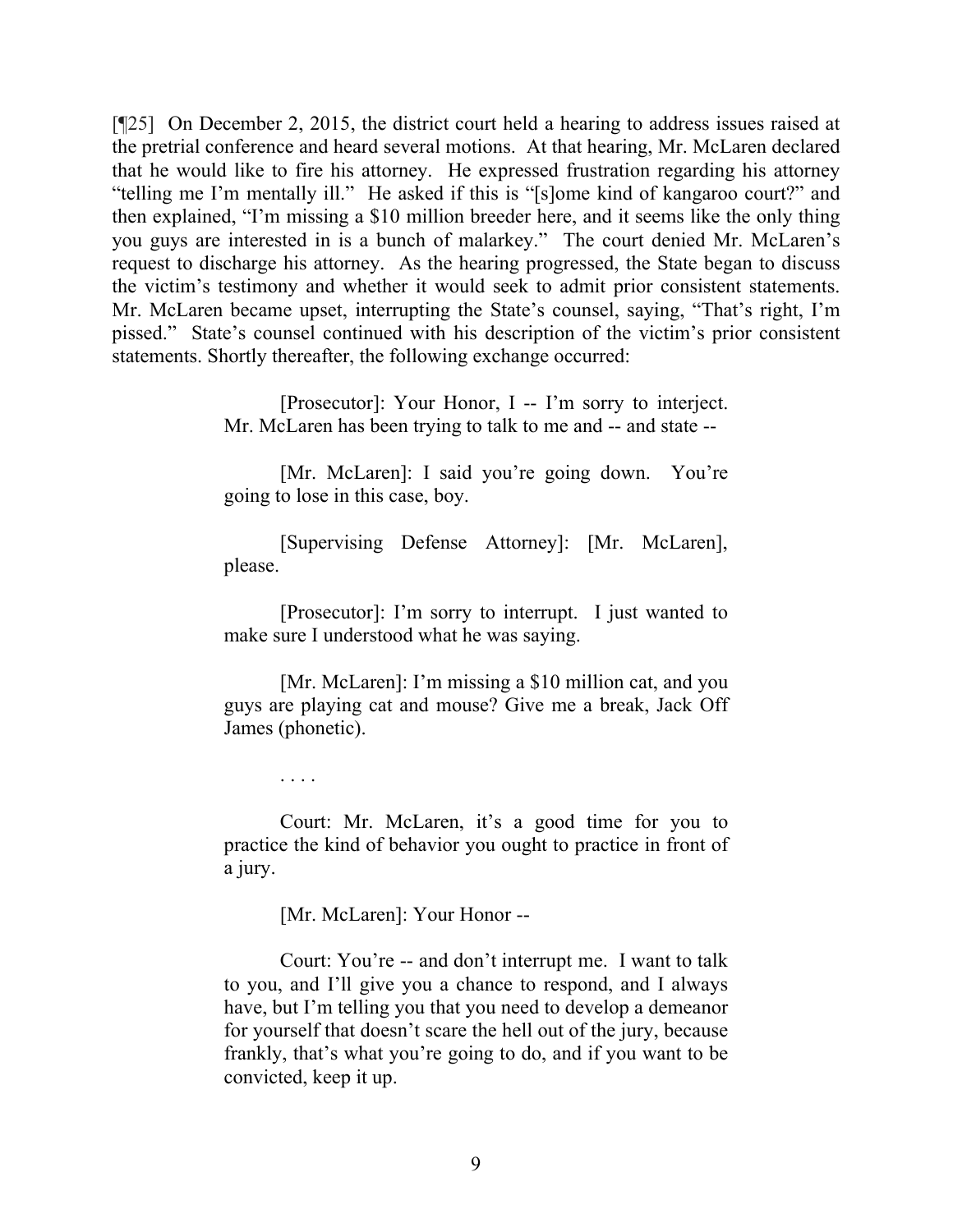[Mr. McLaren]: I'm already convicted. Are you kidding me?

Court: Well, I haven't heard the case yet, so I don't know.

[Mr. McLaren]: Am I -- the pictures I get are a joke. I'm missing a \$10 million cat, and you guys are all playing footsy like [the victim] is some beauty queen or something. I didn't bludgeon her. This is a joke. It's a f\*\*\*\*\*\* sick joke.

[Supervising Defense Attorney]: [Mr. McLaren], please.

Court: Would you guys take Mr. McLaren back to the --

[Mr. McLaren]: F\*\*\* --

Court: -- facility. Thank you.

Later, the court described Mr. McLaren's outburst: "there was a point where he raised his arms and slammed his fists down with those belly chains, and [the Supervising Defense Attorney] moved back, and I was glad that he did, and I was going to tell him to move back if he didn't."

[¶26] Shortly thereafter, Mr. McLaren's attorney moved for an additional competency evaluation and to withdraw. The district court ordered another competency evaluation to be conducted at the Wyoming State Hospital pursuant to Wyo. Stat. Ann. § 7-11-303(c) (LexisNexis 2017).

# *Mr. McLaren's second competency evaluation*

[¶27] Dr. McCormick conducted the second evaluation and its results are contained in her February 23, 2016 report to the district court. While the evaluation recounts some disturbing comments and conduct on Mr. McLaren's part, Dr. McCormick concluded that Mr. McLaren "does not have a mental illness or mental deficiency that impairs his adjudicative competencies." She explained that

> the defendant has the basic capacity to comprehend his position, understand the nature and object of the proceedings against him, conduct his defense in a rational manner, and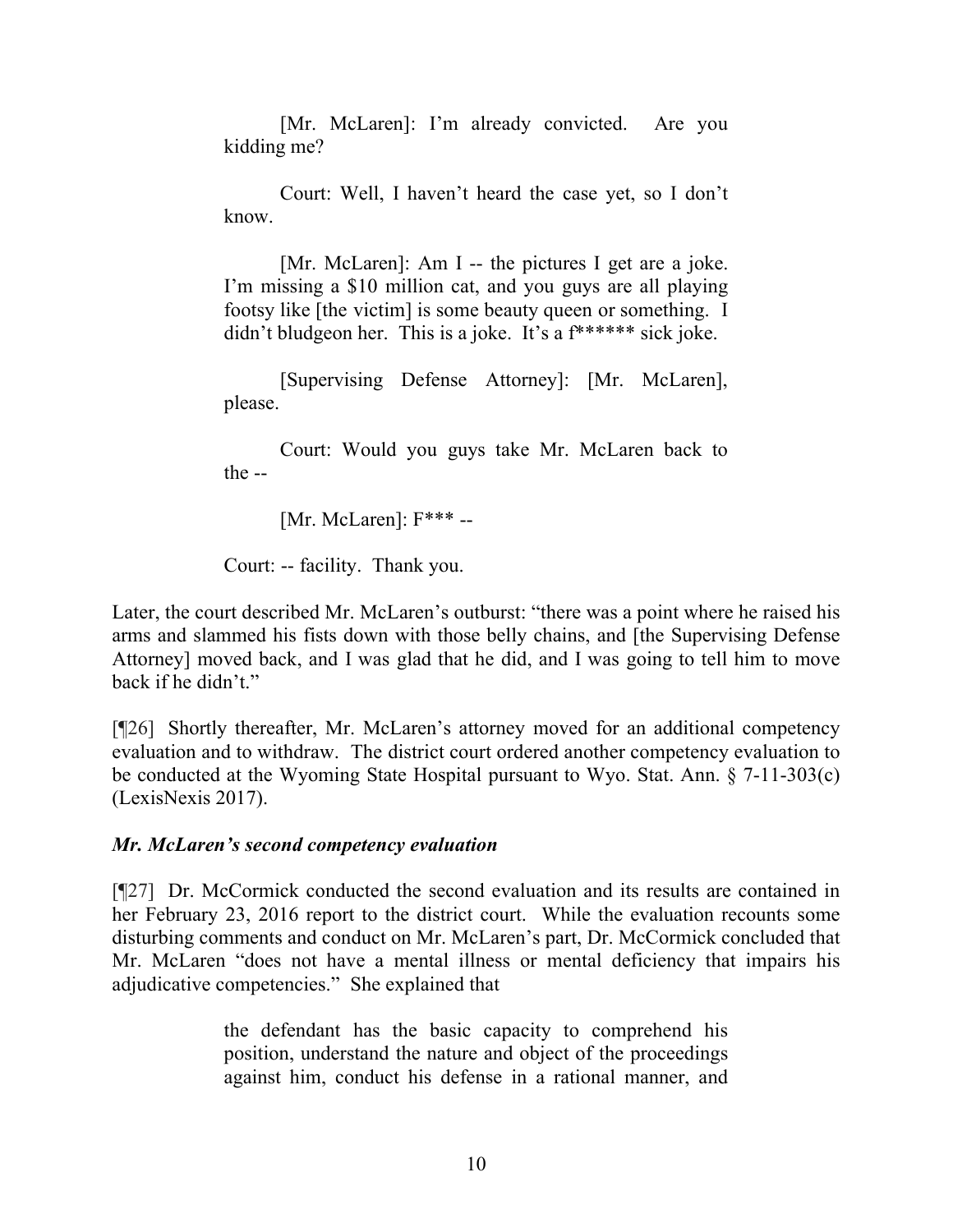cooperate with counsel to the end that any available defense may be interposed if he so chooses.

[¶28] The district court held a hearing after it received Dr. McCormick's report and informed Mr. McLaren that she found him fit to proceed. The court inquired whether Mr. McLaren desired an independent evaluation or whether he agreed with Dr. McCormick's evaluation and intended to go forward. Mr. McLaren did not think another evaluation would "do any good" and indicated he was prepared to go forward. The court also granted defense counsel's motion to withdraw and substituted the supervising defense attorney as counsel.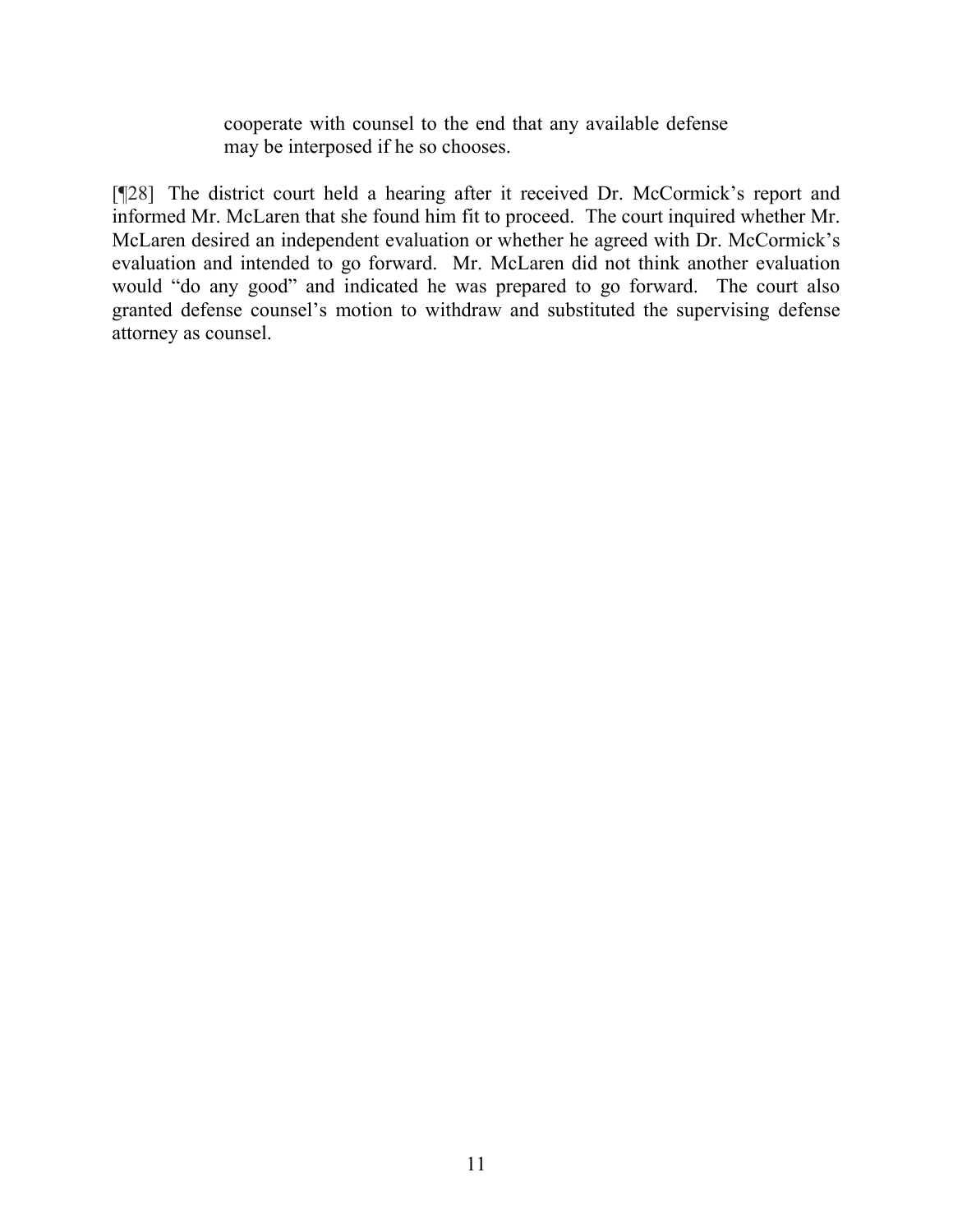### *Pretrial Order and Conference*

[¶29] In its Order for Pretrial Conference, the district court found Mr. McLaren fit to proceed, noting that neither party contested Dr. McCormick's opinion that Mr. McLaren "has the capacity to comprehend his position, to understand the nature and object of the proceedings against him, to conduct his defense in a rational manner, and to cooperate with his counsel to the end that any available defense may be interposed." The court also established a deadline by which Mr. McLaren could withdraw his NGMI plea.

[¶30] At the final pretrial conference, the district court determined that Mr. McLaren would wear a stun cuff at trial because of his past behavior in court, the court's observation that he is "emotional" and "can be aggressive," and there is no way to know how the evidence would affect him at trial. During the court's discussion of the matter, Mr. McLaren interjected that he might need two stun cuffs because of his different nervous system. As the court discussed exhibits with counsel, Mr. McLaren indicated that he could "prove with the pictures that the investigators . . . deliberately and maliciously set up a stage to bring about a situation for their own financial gain with Jennifer Evans in tow."

### *Trial*

[¶31] At trial, Mr. McLaren's behavior continued in the same vein as it had prior to trial. On the third day of trial, as the State cross-examined Dr. McCormick, inquiring whether certain of Mr. McLaren's behaviors were rational, Mr. McLaren interrupted:

> [Prosecutor]: "Once in route, he admitted he began freaking out about the money and the cat and felt as if everything that could go wrong was going wrong." That sounds like a stressor that people face daily, wouldn't you agree? Low money, your cat's dying, something you love is dying, you don't trust your partner. Does that sound like a psychosis?

> > [Dr. McCormick]: That aspect --

[Mr. McLaren]: -- this shit. F\*\*\* you, [prosecutor], you piece of shit.

[Prosecutor]: Your Honor.

Court: Let's take a break.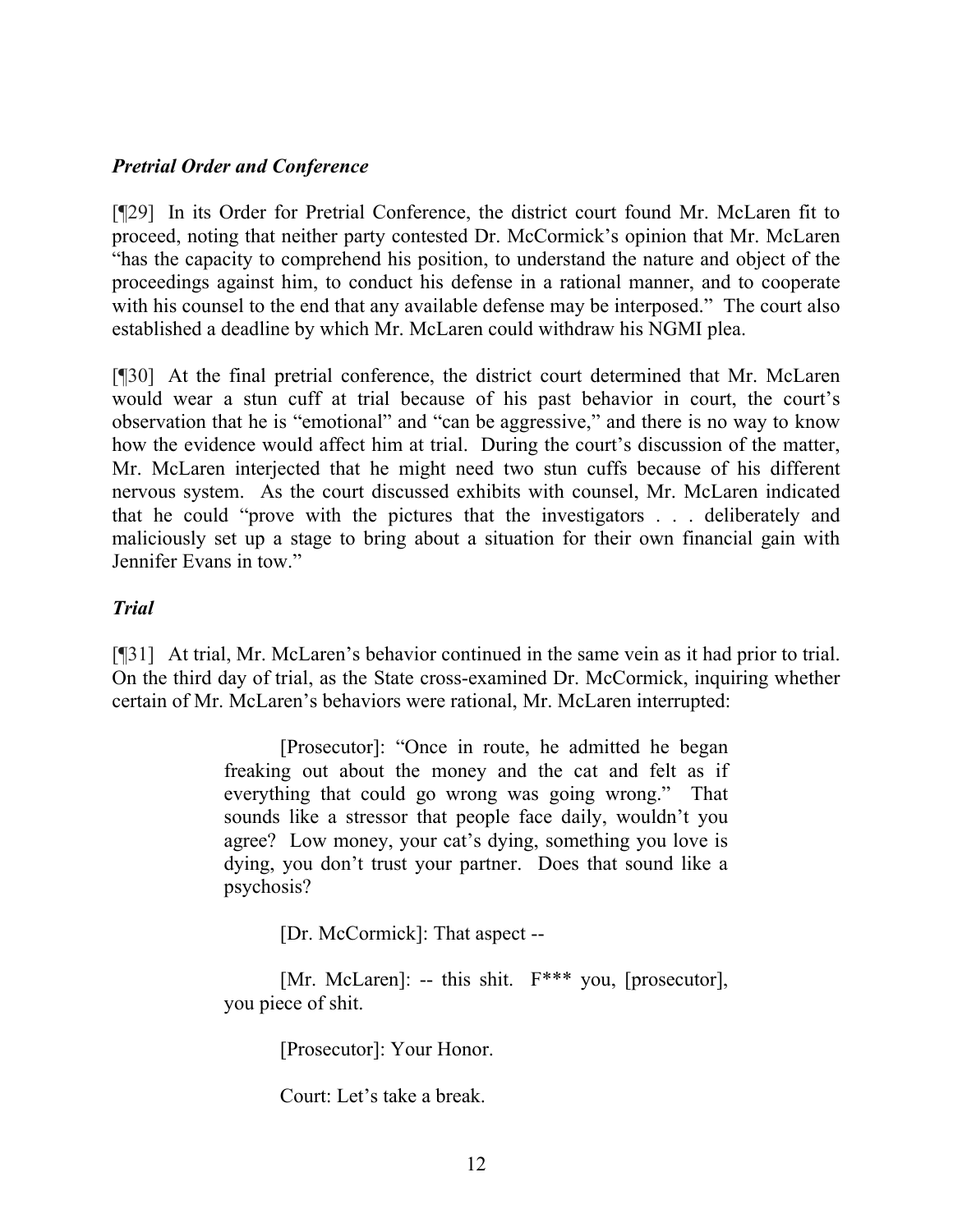(WHEREUPON the jury was escorted out of the courtroom.)

[Mr. McLaren]: F\*\*\*\*\* [prosecutor] -- taking bribes --

Court: Take a break.

### (WHEREUPON [Mr. McLaren] was removed from the courtroom.)

[¶32] The next day, out of the presence of the jury and during an offer of proof regarding the admissibility of facts underlying Dr. McCormick's opinion, Mr. McLaren became upset again and was removed from the courtroom. When the offer of proof ended and Mr. McLaren returned to the courtroom, the district court inquired whether he could behave properly and remain in the courtroom. Mr. McLaren responded by arguing about the evidence, stating that "the police are lying their heads off," and that "it's on the record" that he did not want to go forward with the NGMI plea and "now the prosecuting attorney is using that to" make him look stupid. He asserted that "this whole thing is a mockery of justice." The court reminded Mr. McLaren that the jury is hearing all of this too and then asked him if he would like to remain in the courtroom. Mr. McLaren responded that he would "sit here." He then stated, "I wouldn't mind getting some meth from [Sargent] Fischer. He's higher than a kite. Can we get a piss test, your honor?"

[¶33] Later that day, Mr. McLaren took the stand and testified regarding his memory of the events. His testimony was lengthy and contained minimal unusual behavior. However, during cross-examination, Mr. McLaren was handed the Maglite flashlight that was in evidence in connection with questioning regarding whether his intent was to keep Ms. Evans from getting hurt when he hit her with it, and he hit himself in the head three times with the flashlight as he testified.

[¶34] Finally, after the jury returned its verdict, Mr. McLaren refused to sit down, and told the court that "[n]ineteen of [his] [c]ivil [r]ights have been violated." When asked if he would like to do this in another room, he responded that he didn't "give a shit what you do in this room" and accused the court of being a "mockery of justice," which resulted in his removal from the courtroom.

# *Was a third competency evaluation required?*

[¶35] With this background, we address the question of whether the district court should have ordered another competency evaluation, sua sponte. The district court has a continuing duty to monitor whether a defendant's competency should be evaluated. *See*  Wyo. Stat Ann. §§ 7-11-303 and 7-11-304 (LexisNexis 2017); *Marshall*, 2016 WY 119, ¶ 16, 385 P.3d at 309; *Follett v. State*, 2006 WY 47, ¶ 15, 132 P.3d 1155, 1160 (Wyo.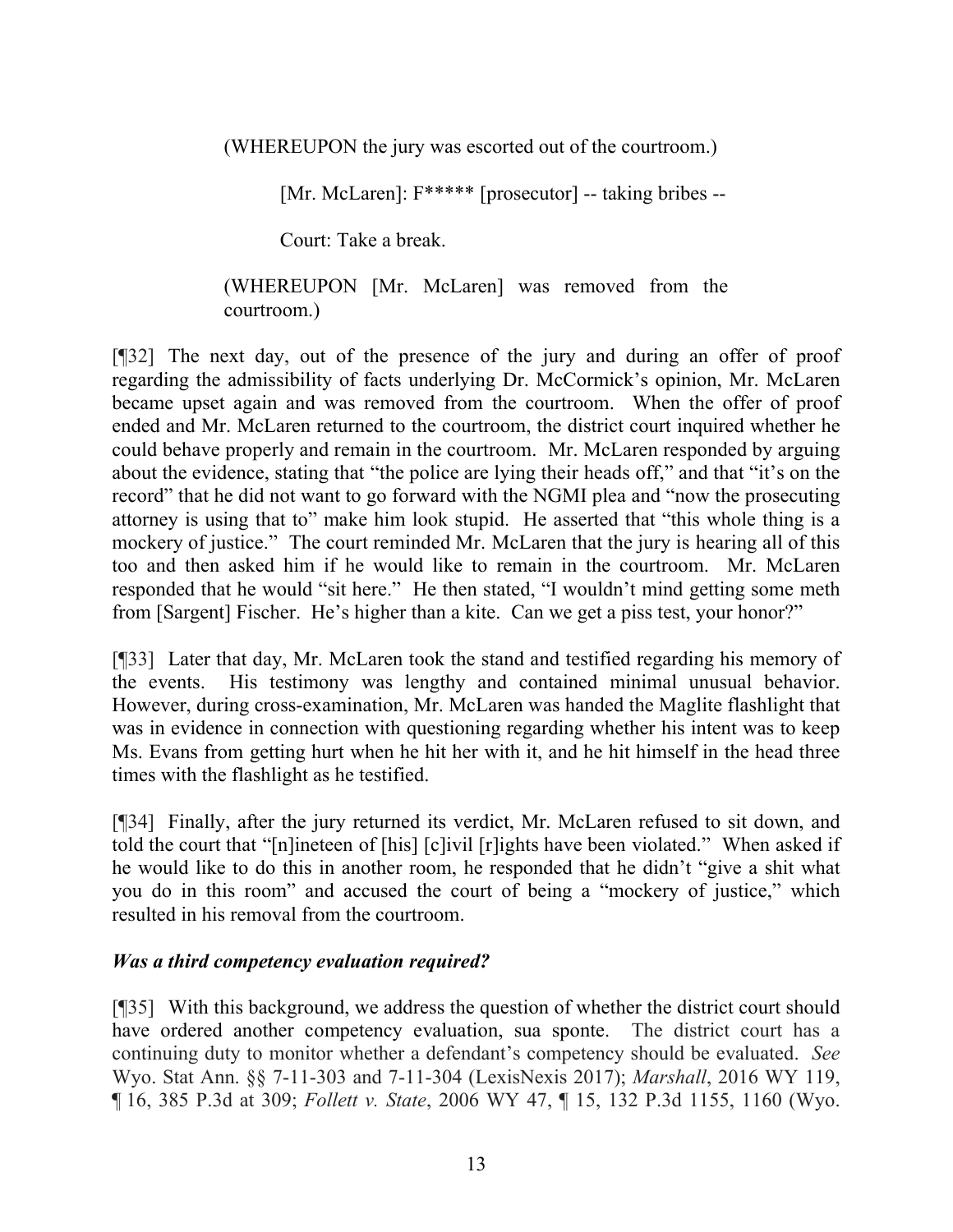2006); *deShazer*, 2003 WY 98, ¶ 26, 74 P.3d at 1251. "However, unless the parties avail themselves of the procedures for contesting an evaluation pursuant to Wyo. Stat. Ann. § 7-11-303(d), there must be some basis for the district court to conclude additional evaluations are warranted." *Follett*, 2006 WY 47, ¶ 15, 132 P.3d at 1160. "In other words, there must be 'reasonable cause to believe the accused has a mental illness or deficiency making him unfit to proceed' before other evaluations are mandated." *Id*. (quoting Wyo. Stat. Ann. § 7-11-303(a)); *see also Marshall*, 2016 WY 119, ¶ 16, 385 P.3d at 309.

> There is no right to a continual succession of competency hearings in the absence of some new factor, and the Wyoming Rules of Criminal Procedure do not place a duty on the trial judge to hold hearing after hearing in the absence of some appearance of change in the defendant's condition since the ruling on competency was made.

*Fletcher v. State*, 2010 WY 167, ¶ 29, 245 P.3d 327, 336 (Wyo. 2010).

[¶36] Mr. McLaren contends that he "demonstrated a pattern of decompensation" during trial such that the district court had reason to suspend the proceedings and order an additional competency hearing. He asserts that his outbursts, odd statements, and ramblings about his cats made during trial should have triggered an additional competency evaluation. He argues that his case is like that of *deShazer v. State*, 2003 WY 98, 74 P.3d 1240 (Wyo. 2003). In *deShazer*, in contrast to the present case, the district court did not order that a competency evaluation be conducted, or determine competency prior to trial. The question of competency was raised before the trial court for the first time during trial. Defense counsel explained to the court that "he had had mental examinations done and the examinations established that deShazer knew right from wrong and 'that a competency defense was not appropriate,'" but that as time had passed, defense counsel became concerned that deShazer was not capable of assisting in his defense or testifying at trial. *Id*. at ¶ 21, 74 P.3d at 1249. An arrangement was made to have deShazer evaluated by Dr. Khan over the weekend break in the trial. *Id*. After the evaluation had been conducted, Dr. Khan opined that deShazer was not competent to testify on his own behalf, but in "all other respects . . . has mental capacity to understand the nature of the proceedings and to assist counsel." *Id*. at ¶ 23, 74 P.3d at 1250. We concluded that considering this information, the trial court should have suspended the proceedings and ordered a mental examination of deShazer. Reversal was necessary because we were "without a sufficient record to ascertain whether or not deShazer was actually incompetent or if there was substantial evidence that [he] was competent." *Id.* at ¶ 28, 74 P.3d at 1252.

[¶37] This case is more like *Schaeffer v. State*, 2012 WY 9, 268 P.3d 1045 (Wyo. 2012). There, the trial court had ordered a competency evaluation and received a report three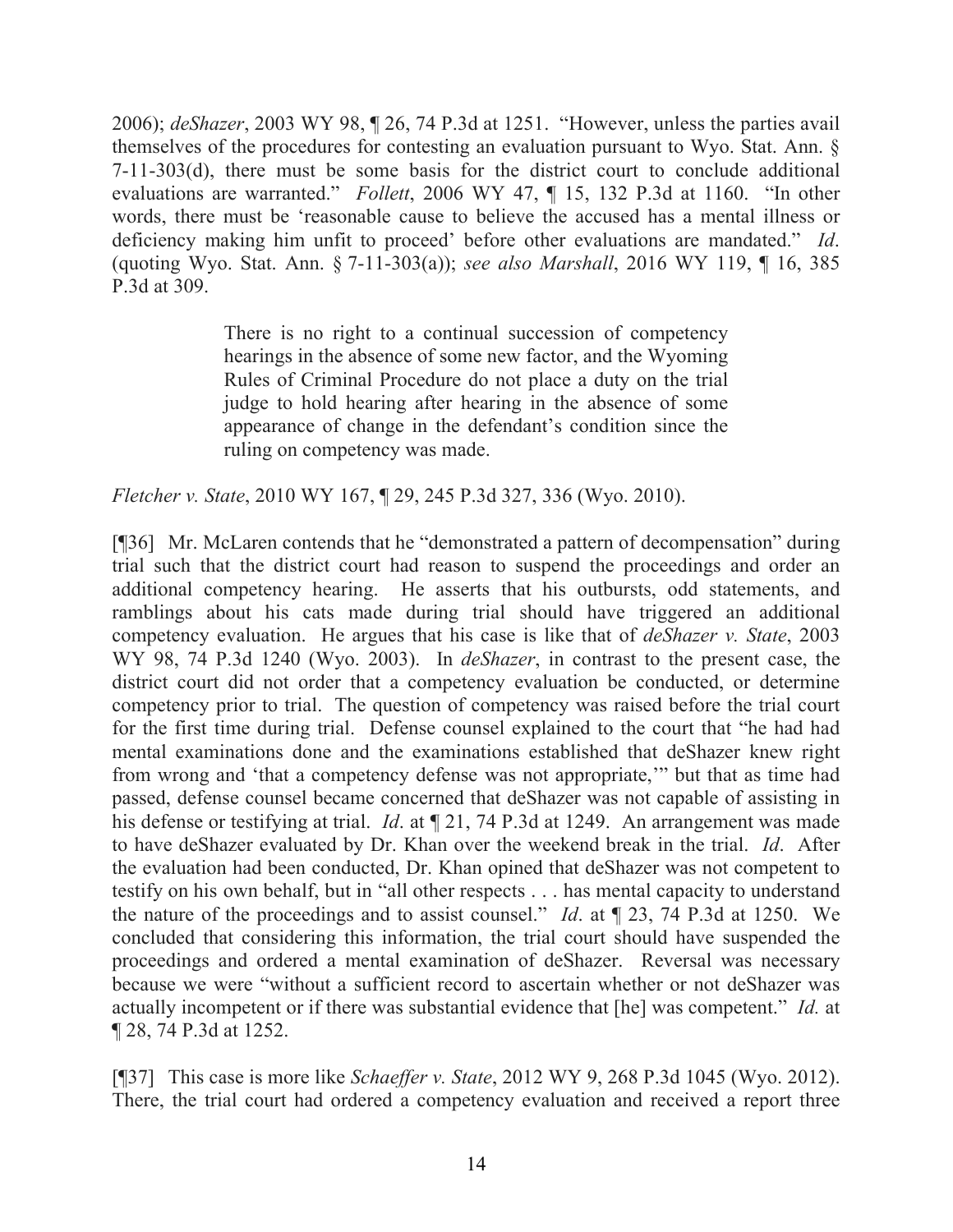months prior to trial. *Id*. at ¶ 30, 268 P.3d at 1057. That report indicated that Schaeffer was competent to stand trial, Schaeffer did not object to the conclusion, and the trial court found he was competent to proceed. *Id*. On the second day of trial, defense counsel raised concerns because Schaeffer had become "agitated" and may not have been able to comprehend what was going on during trial. *Id.* at ¶ 31, 268 P.3d at 1057-58. Immediately thereafter, Schaeffer began engaging in disruptive behavior. *Id*. at 1058. The trial court concluded that "counsel's concerns did not include any information that was not considered in the previous competency determination." *Id*. We held that "[b]ecause there was no new information" to cause the trial court to believe that Mr. Schaeffer had a mental illness or deficiency rendering him unfit to proceed, it "did not err when it determined further inquiry into the appellant's competency was not warranted." *Id.* at ¶ 34, 268 P.3d at 1058-59.

[¶38] Similarly, in *Marshall v. State*, 2016 WY 119, 385 P.3d 304 (Wyo. 2016), the defendant had been evaluated for competency and was found to be competent. On appeal, he argued that the trial court should have suspended proceedings and ordered a second competency evaluation. *Id*. at ¶ 13, 385 P.3d at 308. We held that where his behaviors "were not different or distinct from the behaviors presented during the initial competency evaluation," there was "no new information presented that would give 'reasonable cause to believe the accused has a mental illness or deficiency making him unfit to proceed.'" *Id*. at ¶ 19, 385 P.3d at 310 (internal citations omitted).

[¶39] We are not persuaded that Mr. McLaren's behavior during trial constituted a change in his condition sufficient to cause the district court to reasonably believe that Mr. McLaren was unfit to proceed. Rather, this conduct is consistent with his behavior prior to trial. For example, Mr. McLaren had an outburst in the courtroom during the December 2, 2015 hearing that resulted in his removal from the courtroom, *see supra* ¶ 25, and Mr. McLaren made odd statements and perseverated about his cats on many occasions, *see supra* ¶¶ 22, 24, 25.

[¶40] In addition, his behavior at trial was consistent with behavior described in Dr. McCormick's June 2014 report regarding Mr. McLaren's original competency evaluation. She recounted that Mr. McLaren had "periods of anger and agitation," at one point he "needed to be secluded due to his aggressive stance and a physical altercation," and he "referred to the criminal justice system as a 'bogus game.'" Dr. McCormick diagnosed Mr. McLaren with "Unspecified Dissociative Disorder (partial Dissociative Identity Disorder) with an important rule out of severe Borderline Personality Disorder" and concluded that "there was no evidence or indication Mr. McLaren's mental health problems directly or grossly impacted his adjudicative capacities in a negative manner." She opined that "the Defendant does not lack the capacity to comprehend this position, understand the nature and object of the proceedings against him, conduct his defense in a rational manner, or corroborate [sic] with his counsel to the end that any defense may be interposed."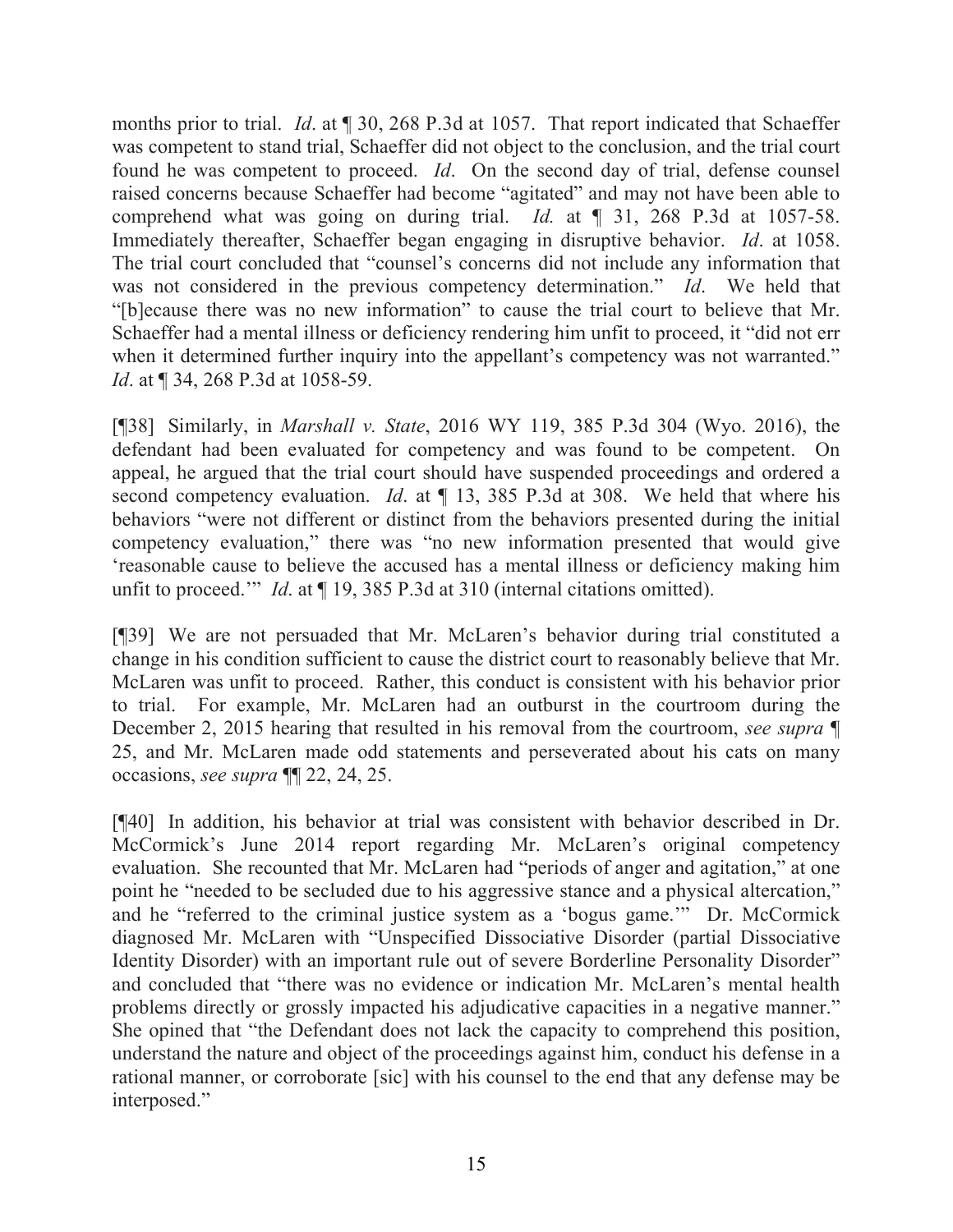[¶41] Mr. McLaren's behavior is also consistent with conduct noted by Dr. McCormick in Mr. McLaren's second competency evaluation: Mr. McLaren "expressed anger and frustration his case had 'taken so long,'" he "professed he had been treated unfairly at the Sweetwater County Detention Center," and "became angry and berated [Dr. McCormick] for the typo in his prior evaluation." He used expletives to describe his attorney, indicated "the sewer system is a joke at the jail," and became aggressive at one point. Dr. McCormick concluded that this behavior was not the product of major mental illness:

> The Defendant's behavior, demeanor, and self-report across time and settings does not suggest he has a severe mental illness. He does appear to suffer from some depression but his symptoms do not appear to be severe. This examiner is of the opinion the Defendant's behavior over time is most suggestive of a personality disorder characterized by a combination of Borderline Traits, Antisocial Traits, and Narcissistic Traits. Personality disorders tend to be life long, although some symptoms and behaviors can attenuate with age and during periods of calm and less stress. Individuals with significant personality pathology often display poor insight and judgment. Their use of defense mechanisms and views of themselves and the world can be distorted to such a degree that their thinking and behavior can appear non-reality based. However, this is not the same as a psychotic disorder. Mr. McLaren's overconfidence in his abilities, externalization of the causality of his predicament, and irritability and aggression are all part and parcel of a personality disorder.

> In conclusion, this examiner is of the opinion the Defendant does not have a mental illness or mental deficiency that impairs his adjudicative competencies. Therefore, this examiner is of the opinion the Defendant has the basic capacity to comprehend his position, understand the nature and object of the proceedings against him, conduct his defense in a rational manner, and cooperate with counsel to the end that any available defense may be interposed if he so chooses.

[¶42] Dr. McCormick's reports make it clear that Mr. McLaren's behavior during trial was not different from the behaviors he had exhibited from the beginning of these proceedings. Because Mr. McLaren's conduct had not changed, there was no new information before the district court that would have given it reasonable cause to believe Mr. McLaren had developed a mental illness or deficiency making him unfit to proceed.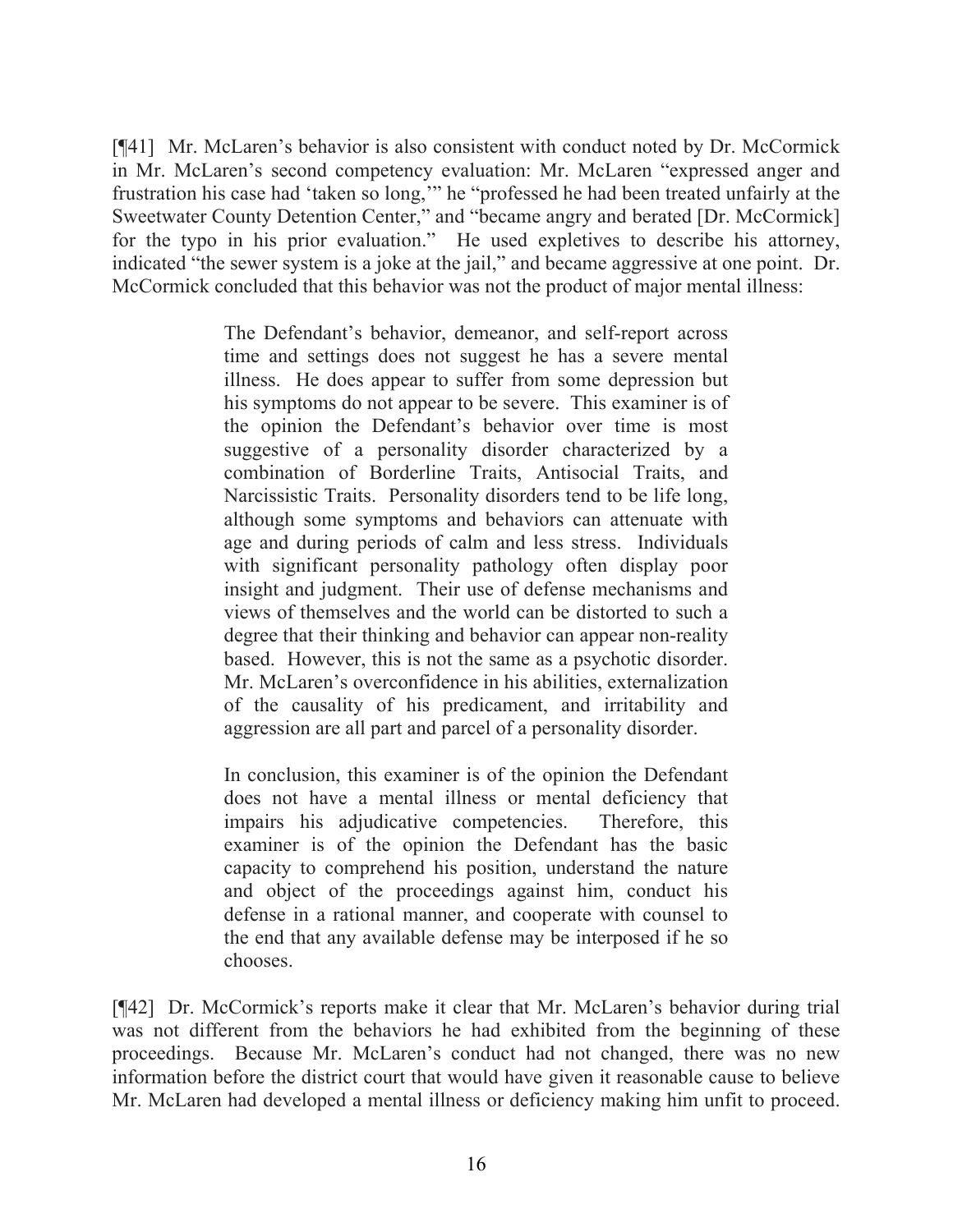We find that the district court did not abuse its discretion or violate Mr. McLaren's constitutional rights when it failed to suspend the proceedings on its own motion and request a third competency evaluation. *See Marshall*, 2016 WY 119, ¶ 19, 385 P.3d at 310; *Schaeffer*, 2012 WY 9, ¶ 34, 268 P.3d at 1058.

## *II. Did constitutional error occur when trial counsel proceeded on a not guilty by reason of mental illness plea against the will of his client?*

[¶43] While competency focuses on a defendant's mental capacity to understand and participate in his defense and must be continually monitored throughout the proceedings, *see* Wyo. Stat. Ann. § 7-11-302; *Marshall*, 2016 WY 119, ¶ 16, 385 P.3d at 309, the NGMI plea concerns only the defendant's mental state at the time of the alleged crime. *See* Wyo. Stat. Ann. § 7-11-304. Wyoming statutes provide that a defendant "is not responsible for criminal conduct if at the time of the criminal conduct, as a result of mental illness or deficiency, he lacked substantial capacity either to appreciate the wrongfulness of his conduct or to conform his conduct to the requirements of the law." Wyo. Stat. Ann. § 7-11-304. Through counsel, Mr. McLaren amended his original not guilty to plea to include an NGMI plea, as provided by this statute.<sup>3</sup>

[¶44] Mr. McLaren argues that the district court violated his constitutional right to due process when, despite repeated indications that he did not want to pursue his NGMI plea, the court failed to allow him to withdraw that plea. Resolution of this issue requires us to determine whether Wyoming's statutes and rules of criminal procedure allow an attorney to assert an NGMI defense over the objection of a competent defendant. This is a question of law which we will review de novo. *See In re RB*, 2013 WY 15, ¶ 16, 294 P.3d 24, 29 (Wyo. 2013); *Starrett v. State*, 2012 WY 133, ¶ 9, 286 P.3d 1033, 1036 (Wyo. 2012).

[¶45] Relevant portions of Wyo. Stat. Ann. § 7-11-304 state:

(a) *A person is not responsible for criminal conduct if at the time of the criminal conduct, as a result of mental illness or deficiency, he lacked substantial capacity either to appreciate the wrongfulness of his conduct or to conform his conduct to the requirements of the law.* As used in this

l

<sup>&</sup>lt;sup>3</sup> W.R.Cr.P. 12.2 requires a defendant who

intends to rely upon the defense of mental illness or deficiency at the time of the alleged offense [to enter such a plea] at arraignment. For good cause the court may permit the plea to be entered at a later time. If there is a failure to comply with the requirements of this subdivision, evidence of mental illness or deficiency may not be introduced.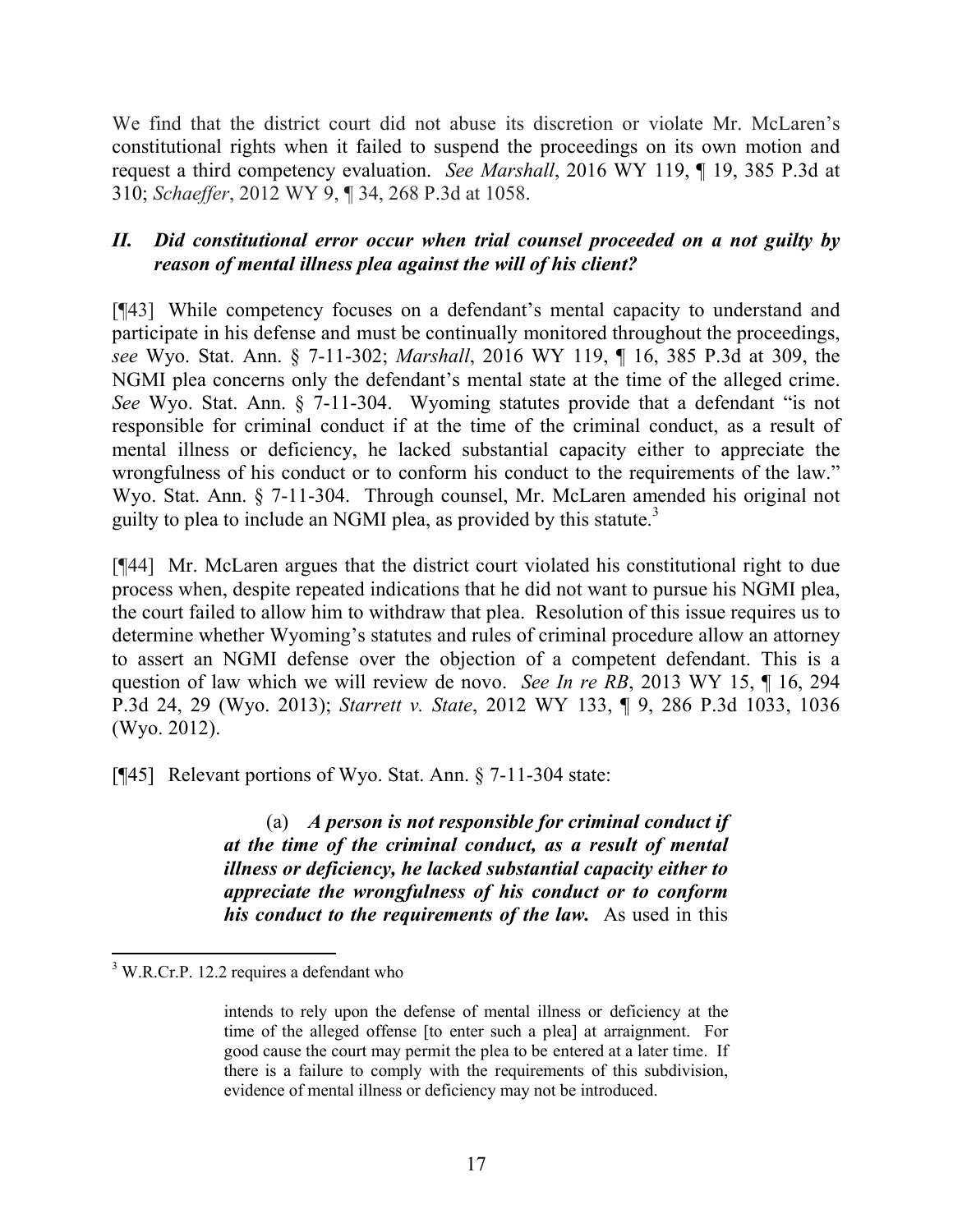section, the terms mental illness or deficiency mean only those severely abnormal mental conditions that grossly and demonstrably impair a person's perception or understanding of reality and that are not attributable primarily to selfinduced intoxication as defined by W.S. 6-1-202(b).

(b) As used in this section, the terms "mental illness or deficiency" do not include an abnormality manifested only by repeated criminal or otherwise antisocial conduct.

(c) Evidence that a person is not responsible for criminal conduct by reason of mental illness or deficiency is not admissible at the trial of the defendant unless a plea of "not guilty by reason of mental illness or deficiency" is made. *A plea of "not guilty by reason of mental illness or deficiency" may be pleaded orally or in writing by the defendant or his counsel* at the time of his arraignment. The court, for good cause shown, may also allow that plea to be entered at a later time. Such a plea does not deprive the defendant of other defenses.

. . . . (e) If an examination of a defendant's fitness to proceed has been ordered pursuant to W.S. 7-11-303, an examination following a plea of "not guilty by reason of mental illness or deficiency" shall not occur, or be ordered, until the court has found the defendant is competent to proceed under W.S. 7-11-303.

(Emphasis added.) Rule 11of the Wyoming Rules of Criminal Procedure provides:

(a) *Alternatives. —*

(1) In General. — A defendant may plead not guilty, not guilty by reason of mental illness or deficiency, guilty, or nolo contendere. If a defendant refuses to plead or if a defendant corporation fails to appear, the court shall enter a plea of not guilty.

. . . . (B) Mental Illness or Deficiency. — *A plea of "not guilty by reason of mental illness or deficiency" may be pleaded orally or in writing by the defendant or the defendant's counsel* at the time of the defendant's arraignment or at such later time as the court may for good cause permit. Such a plea does not deprive the defendant of other defenses and may be coupled with a plea of not guilty.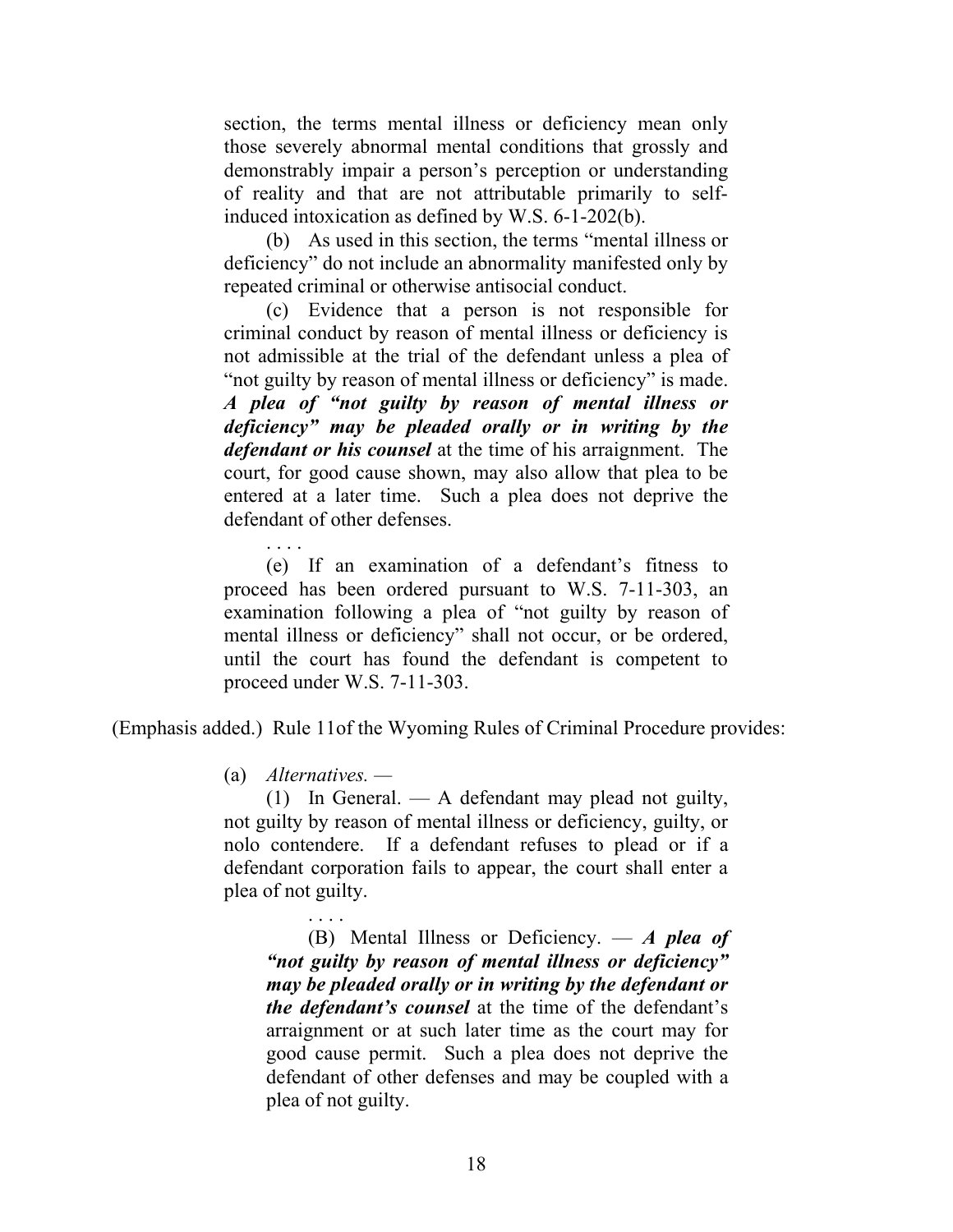(Emphasis added.)

[¶46] Finally, Rule 1.2(a) of the Wyoming Rules of Professional Conduct requires defense counsel to "abide by the client's decision, after consultation with the lawyer, as to a plea to be entered, whether to waive jury trial and whether the client will testify."<sup>4</sup>

[¶47] Most jurisdictions hold that neither the trial court nor defense counsel may impose an insanity defense over the defendant's objection.<sup>5</sup> See United States v. Marble, 940 F.2d 1543, 1546-47 (D.C. Cir. 1991); *Lowenfield v. Phelps*, 817 F.2d 285, 292 (5th Cir. 1987), *aff'd*, 484 U.S. 231, 108 S.Ct. 546, 98 L.Ed.2d 568 (1988) ("The circumstances are extremely rare when counsel is not required to follow his client's instructions on a decision [to forego the defense of not criminally responsible]."); *Foster v. Strickland*, 707 F.2d 1339, 1343 n.3 (11th Cir. 1983); *Snider v. Cunningham*, 292 F.2d 683, 685 (4th Cir. 1961) ("A prisoner who insists that he did not commit a crime can hardly be forced by his counsel to confess it in order to support a tenuous defense of insanity."); *State v. Bean*, 762 A.2d 1259, 1267 (Vt. 2000); *Commonwealth v. Simpson*, 689 N.E.2d 824, 831 (Mass. Ct. App. 1998), *rev'd on other grounds*, 704 N.E.2d 1131 (Mass. 1999); *State v. Tenace*, 700 N.E.2d 899, 908 (Ohio Ct. App. 1997); *Jacobs v. Commonwealth*, 870 S.W.2d 412, 418 (Ky. 1994), *overruled on other grounds by St. Clair v. Commonwealth*, 451 S.W.3d 597 (Ky. 2014); *People v. Morton*, 173 A.D.2d 1081, 1085 (N.Y. App. Div. 1991); *Treece v. State*, 547 A.2d 1054, 1062 (Md. 1988); *Briggs v. United States*, 525 A.2d 583, 593 (D.C. 1987); *People v. MacDowell*, 133 Misc.2d 944, 947-48, 508 N.Y.S.2d 870, 872-73 (N.Y. Sup. Ct. 1986); *People v. Frierson*, 705 P.2d 396, 401-05 (Cal. 1985); *State v. Lowenfield*, 495 So.2d 1245, 1252 (La. 1985) ("It appears beyond argument that when a competent defendant wishes to plead not guilty rather than not guilty by reason of insanity, and clearly understands the consequences of his choice, then the counsel must acquiesce to the wishes of his competent client."); *State v. Peterson*, 689 P.2d 985, 990-91 (Or. Ct. App. 1984); *State v. Higa*, 685 P.2d 1117, 1119-20 (Wash Ct. App. 1984); *State v. Jones*, 664 P.2d 1216, 1220 (Wash. 1983) (en banc) ("[W]e concur in the belief that basic respect for a defendant's individual freedom requires us to permit the defendant himself to determine his plea."); *State v. Felton*, 329 N.W.2d 161, 174 (Wis. 1983); *State v. Fayle*, 658 P.2d 218, 229 (Ariz. Ct. App. 1982); *People v.* 

 4 Similarly, the ABA Standards specify that decision of "what pleas to enter" must be made by "a competent client, after full consultation with defense counsel." *See* American Bar Association, *Criminal Justice Standards for the Defense Function*, § 4-5.2(b)(ii), available at https://www.americanbar.org/groups/

criminal\_justice/standards/DefenseFunctionFourth Edition.html (last visited Dec. 22, 2017).

<sup>&</sup>lt;sup>5</sup> In contrast, a small minority of jurisdictions have concluded that under appropriate circumstances, the court may interpose a defense of insanity on behalf of a competent defendant who does not wish to assert that defense. *Hendricks v. People*, 10 P.3d 1231, 1242-43 (Colo. 2000); Christopher Slobogin & Amy Mashburn, *The Criminal Defense Lawyer's Fiduciary Duty to Clients with Mental Disability*, 68 Fordham L. Rev. 1581, 1630 (2000). Those courts focus on society's interest in not holding criminally liable those defendants who lack mental responsibility.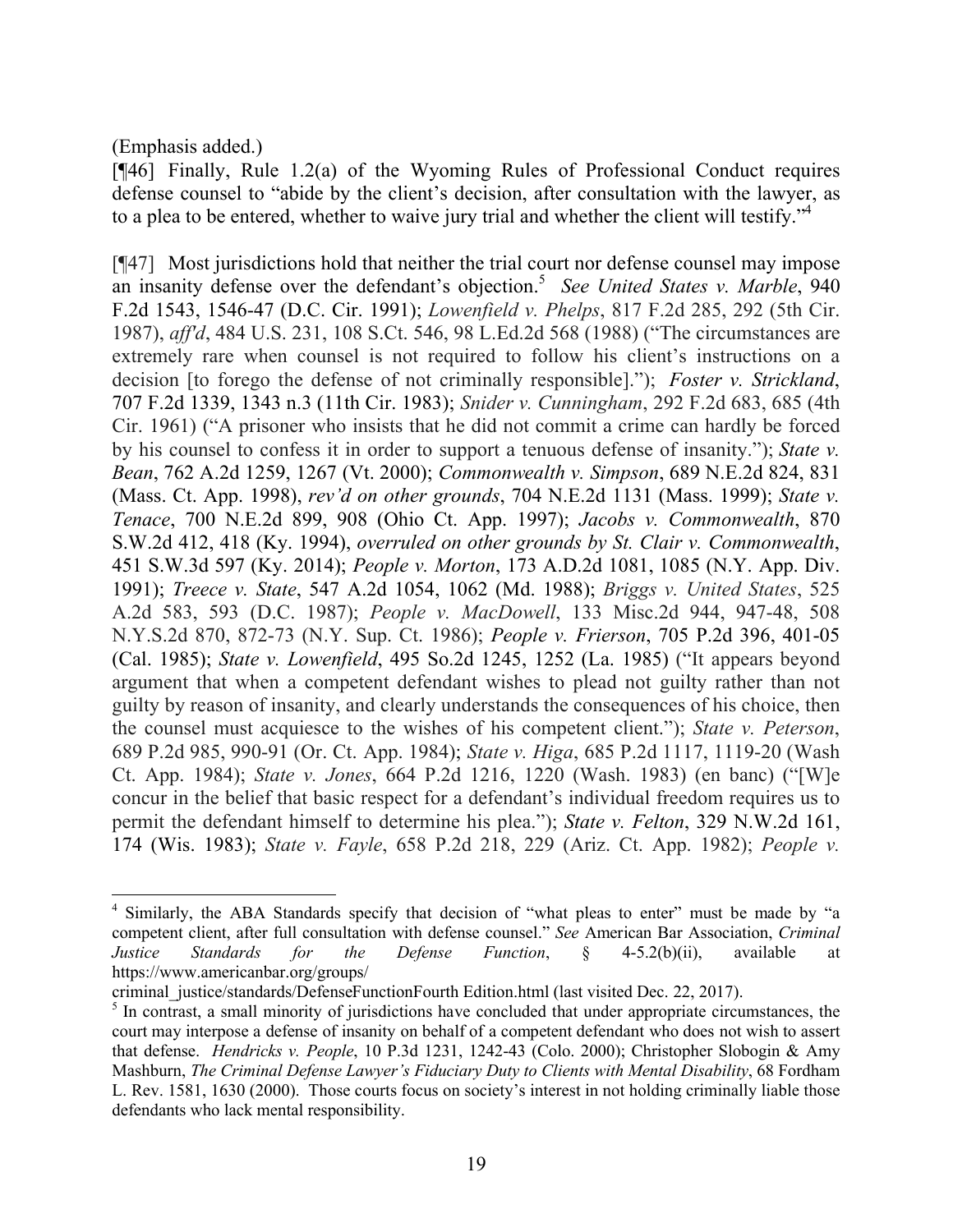*Redmond*, 94 Cal.Rptr. 543, 548 (Cal. Ct. App. 1971); *People v. Gonzalez*, 229 N.E.2d 220, 223 (N.Y. 1967).

[¶48] There are persuasive reasons why defendants should have the power to decide whether to plead NGMI. An acquittal on NGMI may "result in the institution of commitment proceedings which lead to confinement in a mental institution for a period longer than the potential jail sentence." *Frendak v. United States*, 408 A.2d 364, 376 (D.C. 1979); *see also Bean*, 762 A.2d at 1266 ([D]efendant "was aware of that consequence and, based on his personal experience, stated he would rather be in prison than in a secure mental institution."); *Treece*, 547 A.2d at 1060. In Wyoming, if a defendant is found not guilty by reason of mental illness or deficiency, the court must, under certain circumstances, "order him committed to the Wyoming state hospital or other designated facility for custody, care and treatment." Wyo. Stat. Ann. § 7-11-306(d) (LexisNexis 2017).

[¶49] Further, stigma may attach, however unreasonably, to a person with a mental illness. *Treece*, 547 A.2d at 1060; *Frendak*, 408 A.2d at 377; *Bean*, 762 A.2d at 1266. In addition, a defendant may elect to forego an NGMI plea because of a feeling that he was not mentally ill at the time of the crime or because he fears such a plea would be equivalent to an admission of guilt. As one court explained, "[t]he result of 'the successful interposition of a plea of insanity is not that an accused is to be found not guilty of the criminal act it was proved he had committed, but that he shall not be punished therefor.'" *Treece*, 547 A.2d at 1059 (quoting *Langworthy v. State*, 399 A.2d 578, 584 (Md. 1979)).

[¶50] Finally, the assertion of an NGMI plea might conflict with a defense on the merits. *Bean*, 762 A.2d at 1267; *Treece*, 547 A.2d at 1060 (noting that the "credibility of his consent defense might have been substantially undermined if the jury accepted the notion that he was subject to delusions—the consent he testified to might have been a delusion").

[¶51] Thus, because the defendant must bear the profound consequences of asserting an NGMI plea, a competent defendant should make the decision whether or not to invoke that plea.

> If a defendant has sufficient intelligence to rationally choose whether to stand trial, plead guilty, or enter a plea of mental irresponsibility, the choice is his—not that of his attorney for the constitution gives him the right to appear and defend either in person or by counsel.

*Jones*, 664 P.2d at 1221 (internal citations omitted). Of course, if the defendant is represented, the decision should be made after consulting with counsel. But the decision belongs to the defendant. Likewise, a competent defendant should make the decision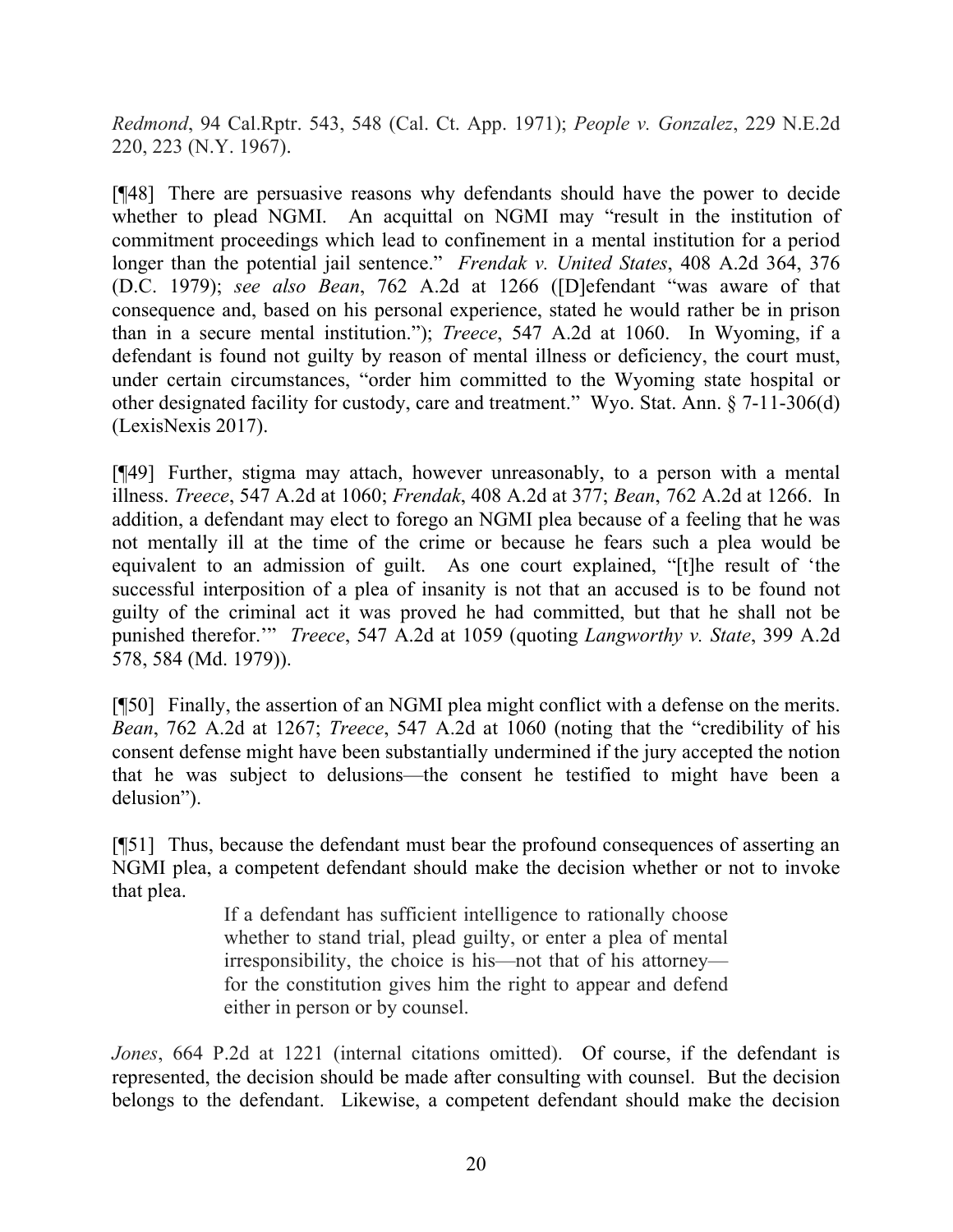whether to withdraw an NGMI plea. *See Jones*, 664 P.2d at 1221; *Frendak*, 408 A.2d at 380. The State does not dispute that a competent defendant has the ultimate authority to decide what plea to enter. Rather, the State argues that the record does not support the conclusion that Mr. McLaren's NGMI plea was maintained against his will. The record, however, is replete with evidence of Mr. McLaren's opposition to the plea.

[¶52] Mr. McLaren's first competency evaluation indicated he was competent to stand trial. At his arraignment, he pled not guilty to all the charges. Subsequently, at the October 6, 2014 motion hearing, his attorney explained to the court "I've discussed it with my client, and it looks like we will be changing our plea to NGMI. There is - we've got a couple additional consultations that we wanted to complete before we made that change, your Honor, but I would say that is certainly not outside the realm of possibility . . . ."<sup>6</sup>

[¶53] At the November 3, 2014 change of plea hearing, Mr. McLaren's attorney entered the NGMI plea to all counts on Mr. McLaren's behalf. At the hearing, the district court noted that W.R.Cr.P. 11(a)(1)(B) allows an NGMI plea to be entered by counsel on behalf of the defendant and accepted the plea without further discussion.<sup>7</sup> Subsequently, Dr. McCormick evaluated Mr. McLaren and concluded that there was no link between any psychosis Mr. McLaren was experiencing and his ability to distinguish between right and wrong at the time of the alleged conduct, and thus she concluded that he did not meet the statutory requirements for the assertion of an NGMI plea.

[¶54] At the November 23, 2015 pretrial conference, the district court had the following exchange with Mr. McLaren:

> Court: Well, and, Mr. McLaren, this is one of those areas where the choice belongs directly to you, whether you remain -- whether you stand on your not guilty by reason of mental illness plea or not. And from what I understand [defense counsel] saying, you want to do that?

 $\overline{a}$ 

 $<sup>6</sup>$  "[I]t may well be the proper course for defense counsel, at the early stages of a case, to file a plea" of</sup> NGMI if the facts appear to warrant it and the defendant agrees with that approach. *Treece*, 547 A.2d at 1062. Our rules require the NGMI plea to be entered at the time of arraignment and it may be entered later, only if permitted by the trial court "for good cause." W.R.Cr.P. 11(a)(1)(B) & 12.2(a). However, if, after an evaluation, it is revealed that the defendant was not mentally ill, counsel would be prudent to reevaluate the plea with the defendant and determine whether it should be withdrawn. *See People v. Gamache*, 227 P.3d 342, 372-73 (Cal. 2010).

<sup>7</sup> Mr. McLaren does not appear to raise the issue of whether his original NGMI plea was asserted against his will, but rather asserts the "right to enter into his chosen plea voluntarily" in the context of his argument that the trial court improperly allowed the NGMI plea to be maintained over his objections after it had been entered.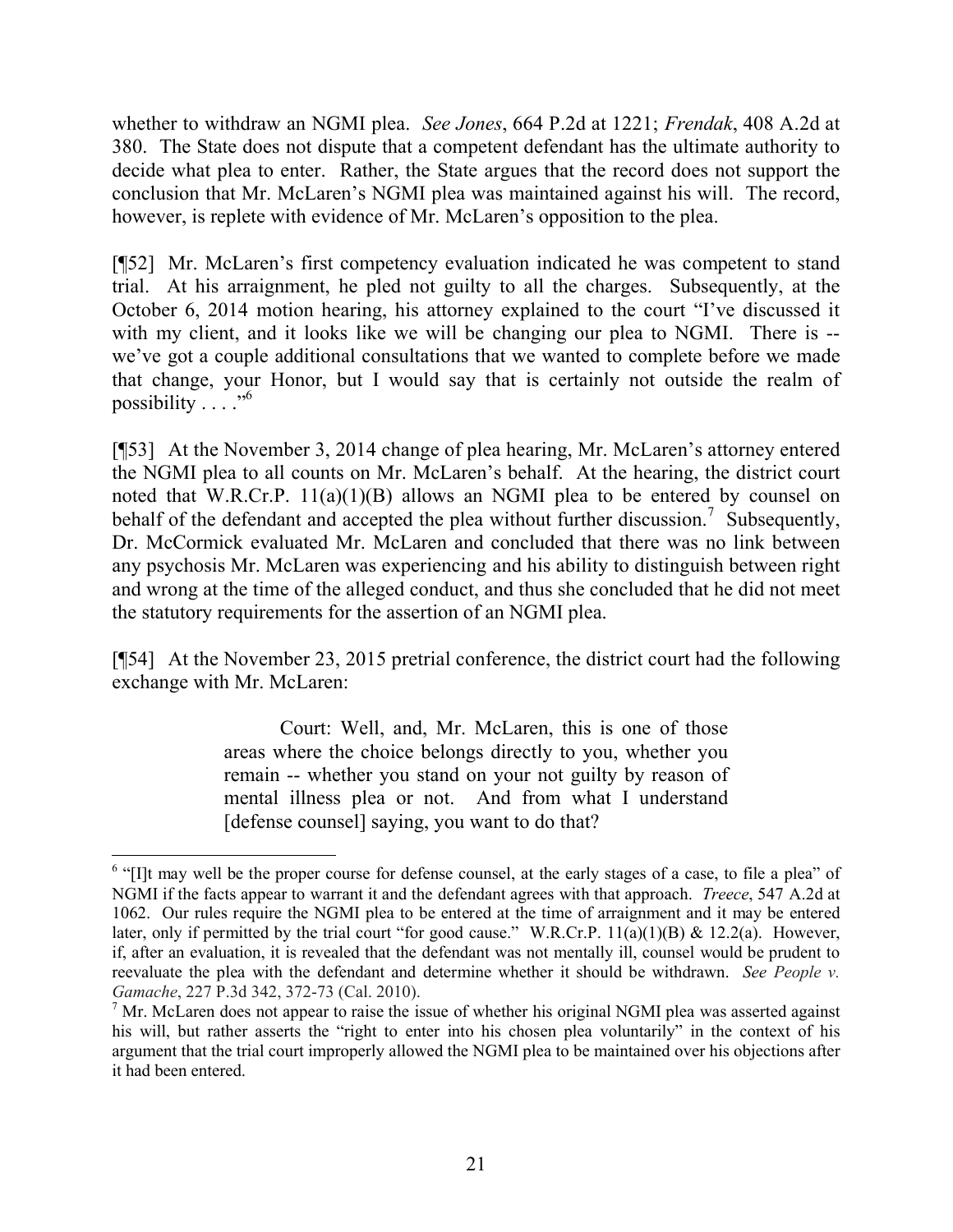[Mr. McLaren]: Absolutely, your Honor.

This was the only time Mr. McLaren indicated his consent to the assertion of the NGMI plea.

[¶55] However, after his single acknowledgement of assent to the NGMI plea on November 23, 2015, Mr. McLaren repeatedly objected to the assertion of the NGMI plea.<sup>8</sup>

[¶56] Less than two weeks after the November 23 pretrial conference, at the December 2, 2015 motion hearing, Mr. McLaren informed the court that he wanted to fire his attorney because he did not "believe he's functioning in my best interest." He explained, "I went round and round with him about how he's telling me I'm mentally ill and stuff." Despite these concerns expressed by Mr. McLaren, his attorney indicated to the court that the defense intended to go forward with the NGMI plea.

[¶57] Again, at the December 4, 2015 motion hearing, Mr. McLaren explained that his problem with his attorney centered on the NGMI plea. His attorney had informed the district court that he requested another competency evaluation because he felt that Mr. McLaren would not be able to assist in his defense. Mr. McLaren responded, "The whole problem that me and [my attorney] are having here is an ethical issue, that I feel that he wants me to propagate a lie. I do not feel that I necessarily -- that I -- it is necessary that I

 $\overline{a}$ 

[Mr. McLaren]: Well, do you think there's good cause because he's not even familiar with my case, your Honor? After 20 months and two psychologists that said the same thing, that I wasn't insane? [My attorney's] whole thing here has been this NIT [sic] thing.

Court: -- you changed your plea to not guilty by reason of mental illness, and you agreed to do that.

[Mr. McLaren]: [My attorney] suggested that we do that, and at a later date, we could change the plea to not guilty. I'm following his advice.

Court: Okay. So -- [Mr. McLaren]: Which I find at this point kind of ludicrous.

At another point in the hearing, Mr. McLaren complained that the only defense his attorney advised him of "was that I plead crazy." During the second day of the hearing, the district court acknowledged that earlier on, when the option for a second NGMI evaluation arose, "I got a sense that you [Mr. McLaren] weren't happy about the whole idea of not guilty by reasonable -- by reason of mental illness."

<sup>&</sup>lt;sup>8</sup> The record contains instances of Mr. McLaren's dissatisfaction with the NGMI plea prior to his November 23, 2015 consent, as well. For example, at the November 4, 2015 hearing on his attorney's motion to withdraw, Mr. McLaren expressed his dissatisfaction with his counsel and his disagreement with his attorney's insistence upon the NGMI plea: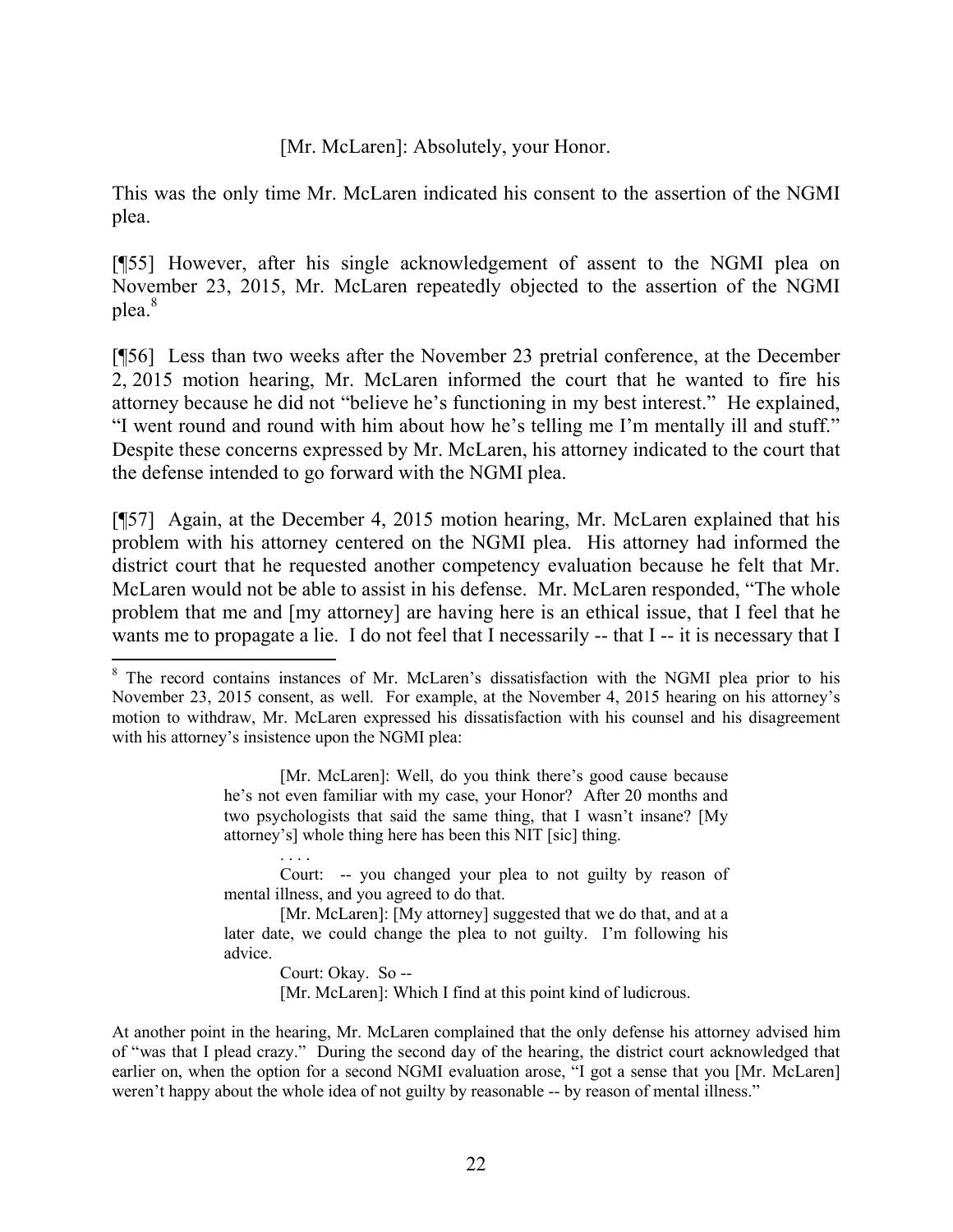go after this NGI [sic] thing. I don't feel that I'm incompetent." The court then said, "So, Mr. McLaren, you're saying that you do not want to stand on the plea of not guilty by reason of mental illness?" Mr. McLaren answered, "That's exactly what the problem is, your Honor. Exactly." The district court ordered a second competency evaluation.

[¶58] After the second competency evaluation had been conducted and Mr. McLaren was again found to be competent, the district court excused Mr. McLaren's attorney, and appointed his supervisor as counsel for Mr. McLaren. The supervising attorney indicated at that time that the NGMI defense was "something that Mr. McLaren and I still need to talk about." The court set a deadline of March 16, 2016 for Mr. McLaren to withdraw his NGMI plea. Defense counsel expressed no position on the plea by that deadline.

[¶59] After the deadline had passed, defense counsel requested that the NGMI plea not be mentioned until he introduced evidence on the issue at trial. The State objected to that approach, arguing that because it has the burden on everything except the NGMI plea and because potential jurors may have strong feelings about NGMI, it ought to be able to discuss the plea in voir dire and opening; the court requested that the parties brief the issue. The parties submitted briefs generally restating arguments they had made at the hearing. The district court issued an order addressing the NGMI issue solely in the context of voir dire.

[¶60] At trial, which commenced on April 11, 2016, Mr. McLaren's position regarding his NGMI plea remained unchanged and he repeatedly reiterated his opposition to it. During an offer of proof outside of the hearing of the jury, Mr. McLaren stated, "[T]his whole NGMI thing, it's on the record every time I tried to fire [my attorney], it's on record that I did not want to go with the NGMI thing. I'm on tape saying several times that I thought it was dishonest and unethical to even proceed in that manner, and now Mr. -- now the prosecuting attorney is using that to make me look stupid?" Again, outside of the presence of the jury during the court's inquiry of Mr. McLaren regarding his right to remain silent and waiver of that right, Mr. McLaren explained, "As your Honor knows, this whole NIG [sic] thing I've been against since the beginning . . . ." And, while testifying, Mr. McLaren stated, "[T]his fifth NGI [sic] thing, which I've been fighting from day one, I've been in jail for 25 months fighting it. I don't think it's honorable for me to go NG [sic] -- not guilty by reason of temporary insanity. I'm not insane." On cross examination, the prosecution asked him directly: "I guess just starting off, I'll make it clear, you're not guilty by mental illness?" Mr. McLaren responded, "I don't believe so."

[¶61] Despite his repeated protestations against the NGMI plea, that plea was asserted on behalf of Mr. McLaren. At trial, the defense called Dr. McCormick to testify as to her evaluation of his mental state during the alleged course of events and specifically whether she thought Mr. McLaren met the requirements for asserting an NGMI plea. She testified that he did not meet the statutory NGMI requirements due to his methamphetamine use,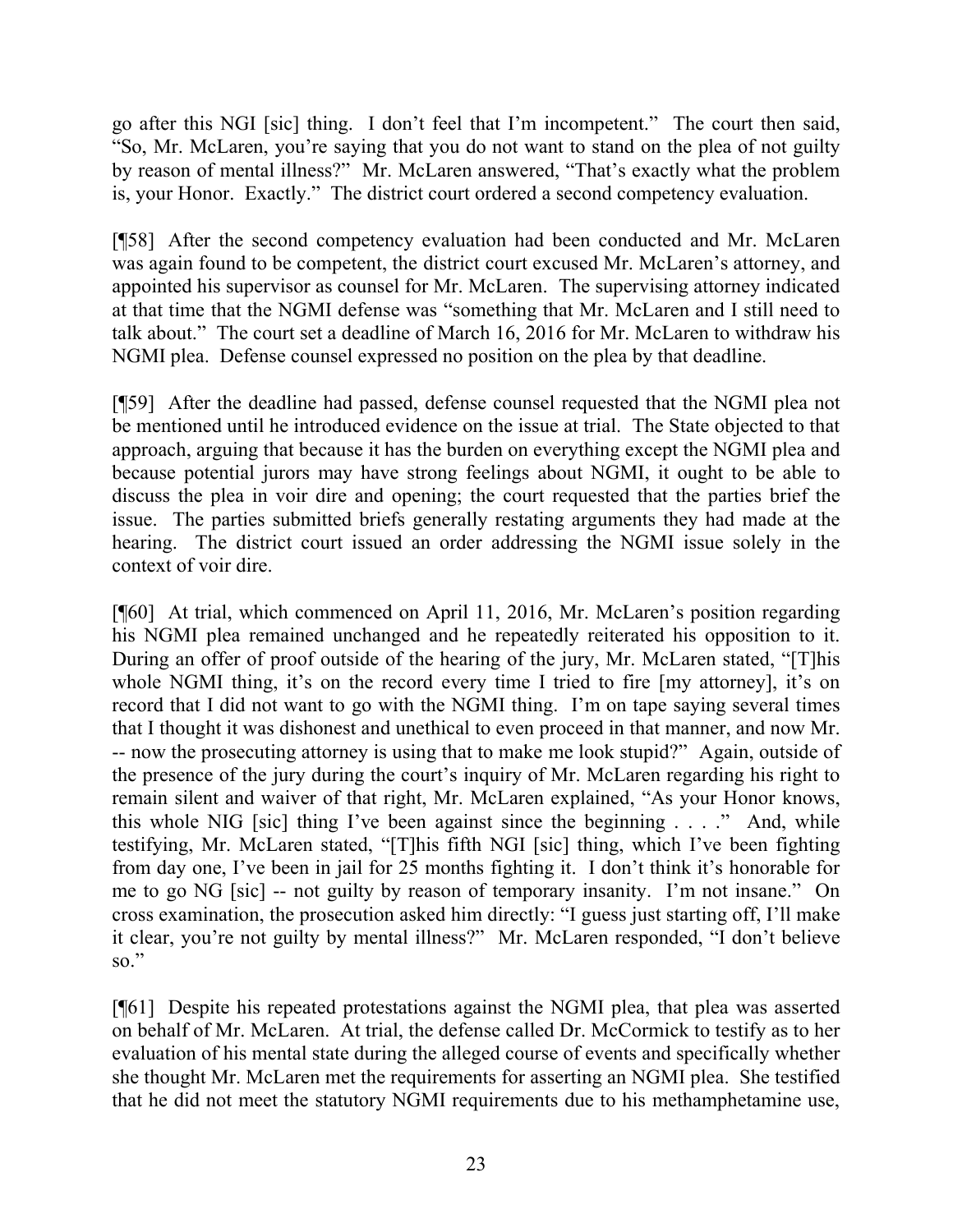and that Mr. McLaren's description of his behavior during the alleged incident failed to "suggest a strong link between his psychosis and the capacity to determine right from wrong and conform his conduct to the requirements of the law." In closing, however, the defense argued that Mr. McLaren was "in a psychosis. He's absolutely in a psychotic state, and we don't know when he's drifting in and out, and [Dr. McCormick] did say it raises to the level that it is severe enough, but it's self-induced, so we're not going to get the NGMI. You'll have to decide for yourself on the NGMI. . . . He does have 38 personalities." The jury was instructed on the NGMI plea.

[¶62] On this record, we must agree with Mr. McLaren's contention that he was denied due process when counsel continued to present the NGMI plea over his objections. Other courts have considered the propriety of trial courts' decisions to allow counsel to proceed with the insanity defense, or to withdraw the defense, against the will of the defendant on nearly identical facts. These courts have all reached the same conclusion as we do: where there is ample evidence in the record indicating that a defendant objects to the assertion of the NGMI defense, it is improper for the trial court to allow the defense attorney to proceed against the defendant's express objections. *See, e.g., Johnson v. State*, 17 P.3d 1008, 1015 (Nev. 2001) ("The forced imposition of the insanity defense over the express objections of the defendant is structural error requiring reversal."); *Bean*, 762 A.2d at 1268 (Where the record of disagreement is clear, the "imposition of the insanity defense over defendant's objection is grounds for reversal of the conviction."); *Tenace*, 700 N.E.2d at 906 ("[A]n attorney is free to make a tactical decision regarding what plea to enter only when a client does not choose to make the decision or does not object on the record;" the withdrawal of insanity plea against the express wishes of the defendant requires reversal.).

[¶63] As we have held, the decision whether to plead NGMI belonged to Mr. McLaren, and where, as here, he gave strong and repeated indications that he did not agree with that decision, the district court at the very least had a duty to inquire into whether Mr. McLaren continued to voluntarily assert it. The district court certainly acted within its discretion when it set the March 16 deadline to withdraw the plea, but the record before it required the district court to do more than rely upon the silence of counsel (counsel that continued to maintain the plea against the will of Mr. McLaren) before allowing the defense to continue to assert NGMI. Mr. McLaren's due process rights to enter a voluntary plea were violated when the district court continued to ignore Mr. McLaren's repeated proclamations on the record that he did not wish to proceed with the NGMI plea. For these reasons, we must reverse.

*III. Did structural error occur in connection with Mr. McLaren's attempted seconddegree murder conviction because the jury instructions did not indicate that the State had to prove beyond a reasonable doubt that Mr. McLaren did not act in a sudden heat of passion?*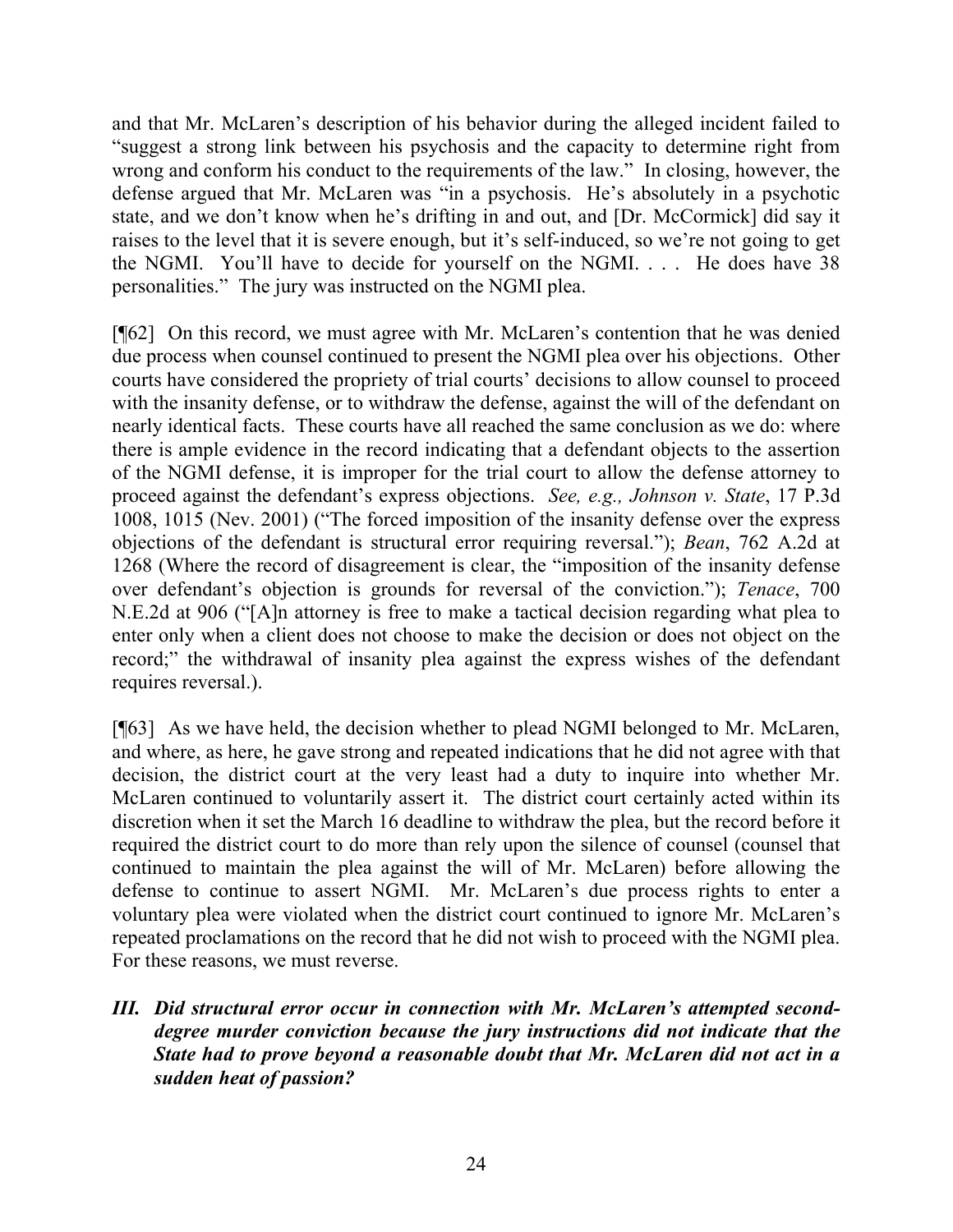[¶64] Regarding the attempted second-degree murder count, the district court provided the following instructions to the jury:

> If you are not satisfied beyond a reasonable doubt that the defendant is guilty of Attempted Murder in the Second Degree, charged in Count I of the Information, he may, however, be found guilty of Attempted Manslaughter, which is necessarily included in the offense charged, if the evidence is sufficient to establish his guilt of such lessor offense beyond a reasonable doubt.

Instruction No. 23 (first paragraph).

The elements of the crime of Attempted Manslaughter, a lesser included offense of the crime of Attempted Murder in the Second Degree as charged in Count I of the Information, are:

- 1. On or about the 10th day of March, 2014
- 2. In Sweetwater County, Wyoming
- 3. The Defendant, Steven Dean McLaren
- 4. Voluntarily
- 5. Upon a sudden heat of passion
- 6. Attempted to kill Jennifer Evans
- 7. By positioning his vehicle on Highway 191 in the path of oncoming southbound traffic.

If you find from your consideration of all of the evidence that the State has not proved all of these elements beyond a reasonable doubt, then you should find the Defendant Not Guilty.

Instruction No. 27. The verdict form read:

1. We the jury, duly empaneled and sworn to try the above entitled cause, do find that as to the crime of Attempted Murder in the Second Degree charged in Count I of the Information the Defendant, Steven Dean McLaren, is:

- $\Box$  Not Guilty
- $\Box$  Guilty by Reason of Mental Illness or Deficiency
- $\Box$  Guilty

If you find the defendant Not Guilty in #1, then proceed to #2. If you find the defendant Not Guilty by Reason of Mental Illness or Deficiency or Guilty in #1, do not answer #2.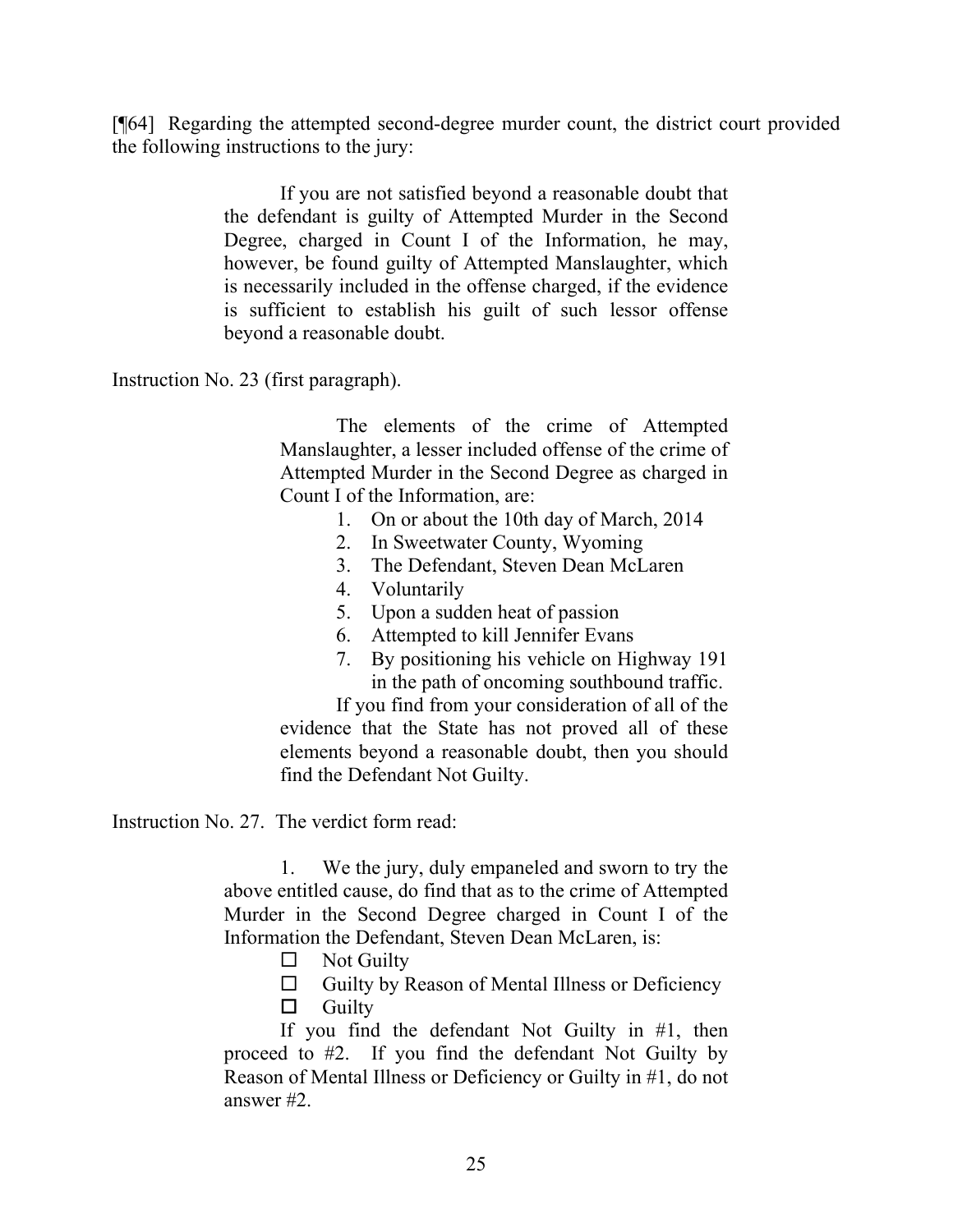2. As to the crime of Attempted Manslaughter, we find the Defendant, Steven Dean McLaren:

- $\Box$  Not Guilty
- Not Guilty by Reason of Mental Illness or **Deficiency**
- $\Box$  Guilty

[¶65] Mr. McLaren contends that structural error occurred regarding his conviction for attempted second-degree murder because these instructions did not indicate that the State was required to prove that he did not act under a sudden heat of passion. The State does not dispute Mr. McLaren's contention that, under our recent decision in *Shull v. State*, 2017 WY 14, 388 P.3d 763 (Wyo. 2017), *overruled in part by Schmuck v. State*, 2017 WY 140, 131, 406 P.3d 286, 297 (Wyo. 2017), the jury was incorrectly instructed on the burden of proof for "sudden heat of passion," and that the error is reversible regardless of prejudice because it is structural error. The State urges us to reconsider our decision in *Shull* to return "sudden heat of passion" to its rightful place as part of an element of voluntary manslaughter rather than a mitigator to first- or second-degree murder, and to review allegations of such error in our usual framework for claims of instructional error, rather than as structural error.

[¶66] In *Schmuck v. State*, 2017 WY 140, 406 P.3d 286 (Wyo. 2017), we agreed with the State that these errors are instructional and not structural, *Id*. at ¶ 31, 406 P.3d at 297, but concluded that the jury must be informed that "the State has the burden of showing the absence of a sudden heat of passion, once the defendant has made the necessary showing." *Id*. at ¶ 29, 406 P.3d at 296.

> "Voluntarily, upon a sudden heat of passion," will continue to be an element of the crime of voluntary manslaughter that the State must prove beyond a reasonable doubt in order to convict the defendant of voluntary manslaughter. Stepped verdict forms can still be provided to juries. And rather than assume the jury understands that malice and sudden heat of passion are mutually exclusive, . . . it is the State's burden to prove malice and disprove sudden heat of passion beyond a reasonable doubt, [and] the jury should be expressly instructed to that effect.

*Id*.

[¶67] We need not engage in plain error analysis here, when the matter will be remanded for a new trial on other grounds. It is not difficult to propose a workable series of jury instructions which would include in the instructions an explanation that a finding of sudden heat of passion negates malice. *Schmuck*, 2017 WY 140, ¶ 29, 406 P.3d at 296. Therefore, if, on retrial, Mr. McLaren presents evidence of heat of passion, pursuant to